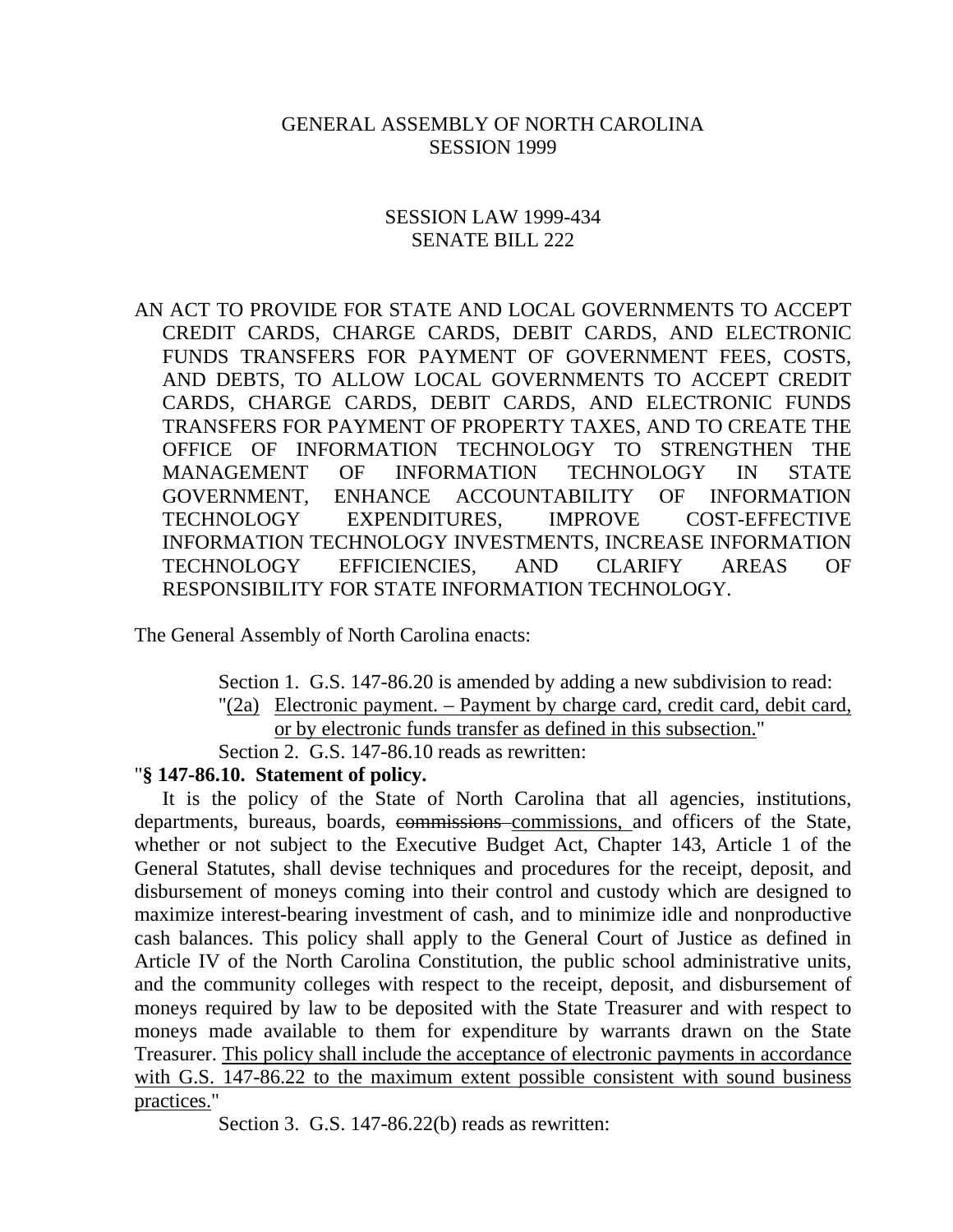$"$ (b) Credit Card-Electronic Payment. – Notwithstanding the provisions of G.S. 147-86.20 and G.S. 147-86.21, this subsection applies to debts owed a community college, a local school administrative unit, an area mental health, developmental disabilities, and substance abuse authority, and the Administrative Office of the Courts, and to debts payable to or through the office of a clerk of superior court or a magistrate, as well as to debts owed to other State agencies as defined in G.S. 147-86.20. The

The State Controller may shall establish policies that allow accounts receivable to be payable under certain conditions, with the concurrence of the State Treasurer, by credit card. conditions by electronic payment. These policies shall be established with the concurrence of the State Treasurer. In addition, any policies that apply to debts payable to or through the office of a clerk of superior court or a magistrate shall be established with the concurrence of the Administrative Officer of the Courts. The Administrative Officer of the Courts may also establish policies otherwise authorized by law that apply to these debts as long as those policies are not inconsistent with the Controller's policies.

A condition of payment by credit card electronic payment is receipt by the appropriate State agency of the full amount of the account receivable owed to the State agency. A debtor who pays by credit card electronic payment shall may be required to include an amount equal to any fee charged by a depository financial institution for processing the credit card payment. pay any fee or charge associated with the use of electronic payment. Fees associated with processing electronic payments may be paid out of the General Fund and Highway Fund if the payment of the fee by the State is economically beneficial to the State and the payment of the fee by the State has been approved by the State Controller and State Treasurer.

The State Controller and State Treasurer shall consult with the Joint Legislative Commission on Governmental Operations before establishing policies that allow accounts receivable to be payable by electronic payment and before authorizing fees associated with electronic payment to be paid out of the General Fund and Highway Fund. A State agency must also consult with the Joint Legislative Commission on Governmental Operations before implementing any program to accept payment under the policies established pursuant to this subsection.

A payment of an account receivable that is made by eredit card-electronic payment and is not honored by the issuer of the eredit-card or the financial institution offering electronic funds transfer does not relieve the debtor of the obligation to pay the account receivable."

Section 4. G.S. 147-86.11 reads as rewritten:

# "**§ 147-86.11. Cash management for the State.**

(a) Uniform Plan. – The State Controller, with the advice and assistance of the State Treasurer, the State Budget Officer, and the State Auditor, shall develop, implement and amend as necessary a uniform statewide plan to carry out the cash management policy for all State agencies. The State Auditor shall report annually to the Advisory Budget Commission and the General Assembly on the implementation of the plan as shown in the audits completed during the prior fiscal year. The State Treasurer shall recommend periodically to the General Assembly any implementing legislation necessary or desirable in the furtherance of the State policy. When used in this section,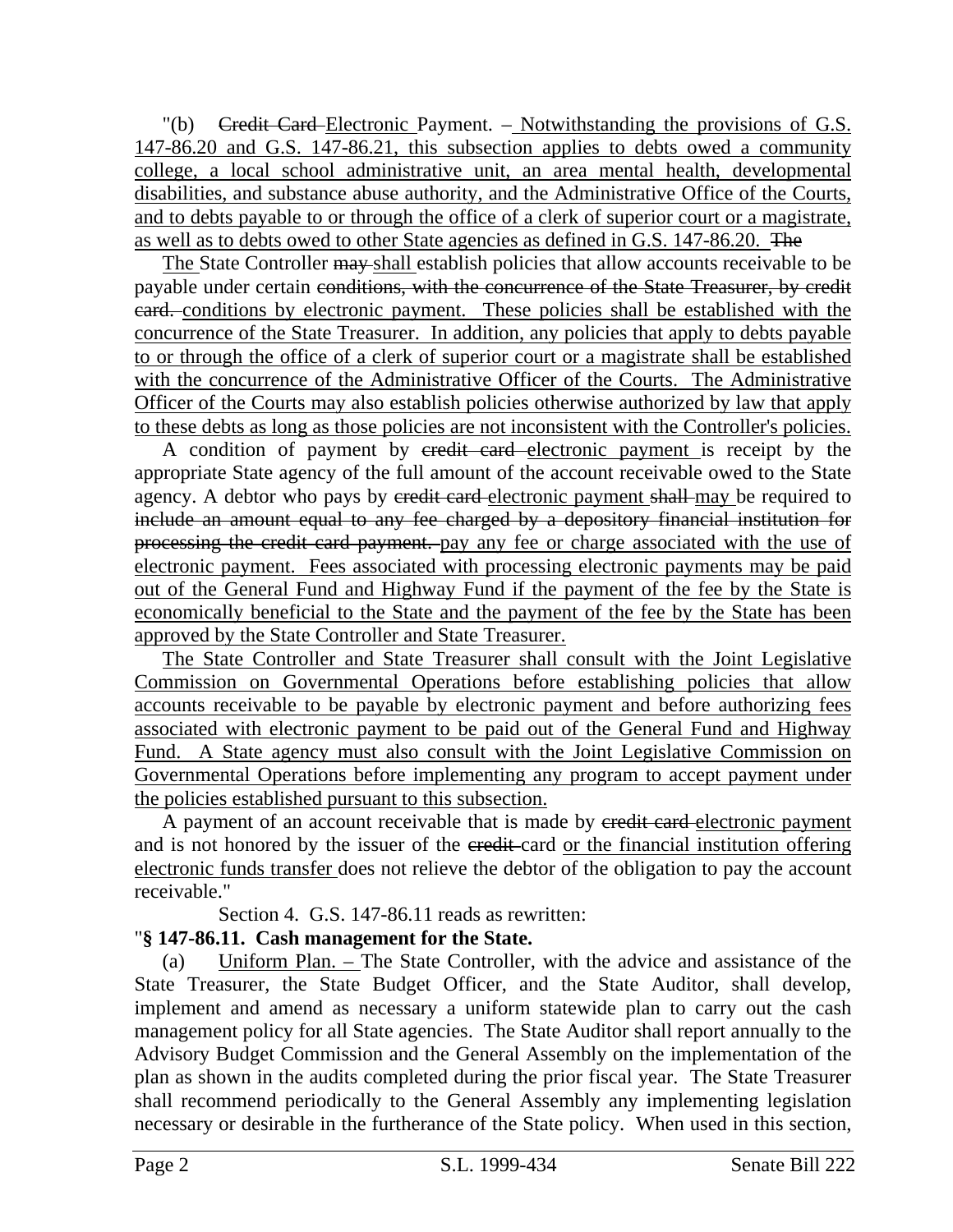'State agency' means any agency, institution, bureau, board, commission or officer of the State; however, except as provided in G.S. 147-86.12, 147-86.13, and 147-86.14, 147-86.14, and 147-86.22, this Article shall does not apply to the agencies, institutions, bureaus, boards, commissions and officers of the General Court of Justice as defined in Article IV of the North Carolina Constitution or to the local school administrative units and community colleges and their officers and employees.

(b) Duties of Auditor. – The State Auditor pursuant to his authority under G.S. 147-64.6 shall monitor agency compliance with this Article, and make any comments, suggestions, and recommendations he the Auditor deems advisable to the agencies.

(c) Treasurer's Report. – The State Treasurer shall publish a quarterly report on all funds in the control or custody of the State Treasurer showing cash balances on hand, investments of cash balances and a comparative analysis of earnings and investment performances.

(d) Earnings on Trust Funds. – The statewide cash management plan shall provide that any net earnings on invested funds, whose beneficial owner is not the State or a local governmental unit, shall be paid to the beneficial owners of the funds. 'Net earnings' are the amounts remaining after allowance for the cost of administration, management, and operation of the invested funds.

(e) Elements of Plan. – For moneys received or to be received, the statewide cash management plan shall provide at a minimum that:

- (1) Except as otherwise provided by law, moneys received by employees of State agencies in the normal course of their employment shall be deposited as follows:
	- a. Moneys received in trust for specific beneficiaries for which the employee-custodian has a duty to invest shall be deposited with the State Treasurer under the provisions of G.S. 147-69.3.
	- b. All other moneys received shall be deposited with the State Treasurer pursuant to G.S. 147-77 and G.S. 147-69.1.
- (2) Moneys received shall be deposited daily in the form and amounts received, except as otherwise provided by statute; statute.
- (3) Moneys due to a State agency by another governmental agency or by private persons shall be promptly billed, collected and deposited; deposited.
- (4) Unpaid billings due to a State agency shall be turned over to the Attorney General for collection no more than 90 days after the due date of the billing, except that a State agency need not turn over to the Attorney General unpaid billings of less than five hundred dollars (\$500.00), or (for institutions where applicable) amounts owed by all patients which are less than the federally established deductible applicable to Part A of the Medicare program, and instead may handle these unpaid bills pursuant to agency debt collection procedures; and procedures.
- (5) Moneys received in the form of warrants drawn on the State Treasurer shall be deposited by the State agency directly with the State Treasurer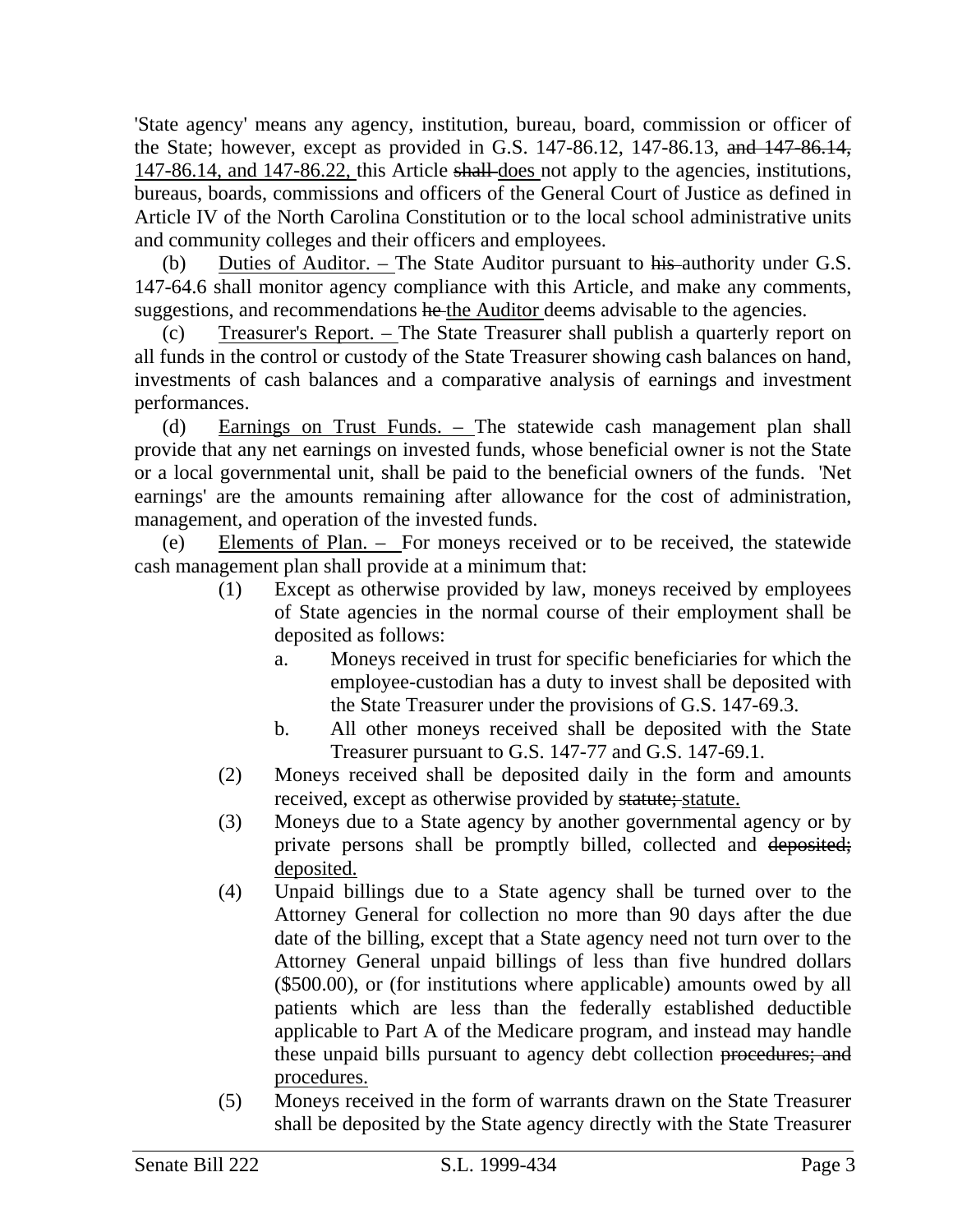and not through the banking system, unless otherwise approved by the State Treasurer.

(6) State agencies shall accept payment by electronic payment in accordance with G.S. 147-86.22 to the maximum extent possible consistent with sound business practices.

(f) Disbursement Requirements. – For the disbursement of money, the statewide cash management plan shall provide at a minimum that:

- (1) Moneys deposited with the State Treasurer remain on deposit with the State Treasurer until final disbursement to the ultimate payee; payee.
- (2) The order in which appropriations and other available resources are expended shall be subject to the provisions of G.S. 143-27 regardless of whether the State agency disbursing or expending the moneys is subject to the Executive Budget Act; Act.
- (3) Federal and other reimbursements of expenditures paid from State funds shall be paid immediately to the source of the State funds; funds.
- (4) Billings to the State for goods received or services rendered shall be paid neither early nor late but on the discount date or the due date to the extent practicable; and practicable.
- (5) Disbursement cycles for each agency shall be established to the extent practicable so that the overall efficiency of the warrant disbursement system is maximized while maintaining prompt payment of bills due.

(g) Interest Maximized. – The interest earnings of the General Fund and Highway Fund shall be maximized to the extent practicable. To this end:

- (1) Interest earnings shall not be allocated to an account by the State Treasurer unless all of the moneys in the account are expressly eligible by law for receiving interest allocations; allocations.
- (2) State officers and employees who received moneys in trust or for investment shall be solely responsible for properly segregating such funds for investment in the manner prescribed by law. The officer or employee charged with the responsibility for these moneys shall be under a duty to segregate the funds in a timely manner. No investment income shall be allocated by the State Treasurer to trust or other investment accounts until properly segregated into investment accounts as provided by law and the rules of the State Treasurer.

(h) New Technologies. – The statewide cash management plan shall consider new technologies and procedures whenever the technologies and procedures are economically beneficial to the State as a whole. Where the new technologies and procedures may be implemented without additional legislation, the technologies and procedures shall be implemented in the plan.

(i) Penalty. – A willful or continued failure of an employee paid from State funds or employed by a State agency to follow the statewide cash management plan is sufficient cause for immediate dismissal of the employee."

Section 5. Article 3 of Chapter 159 of the General Statutes is amended by adding a new section to read: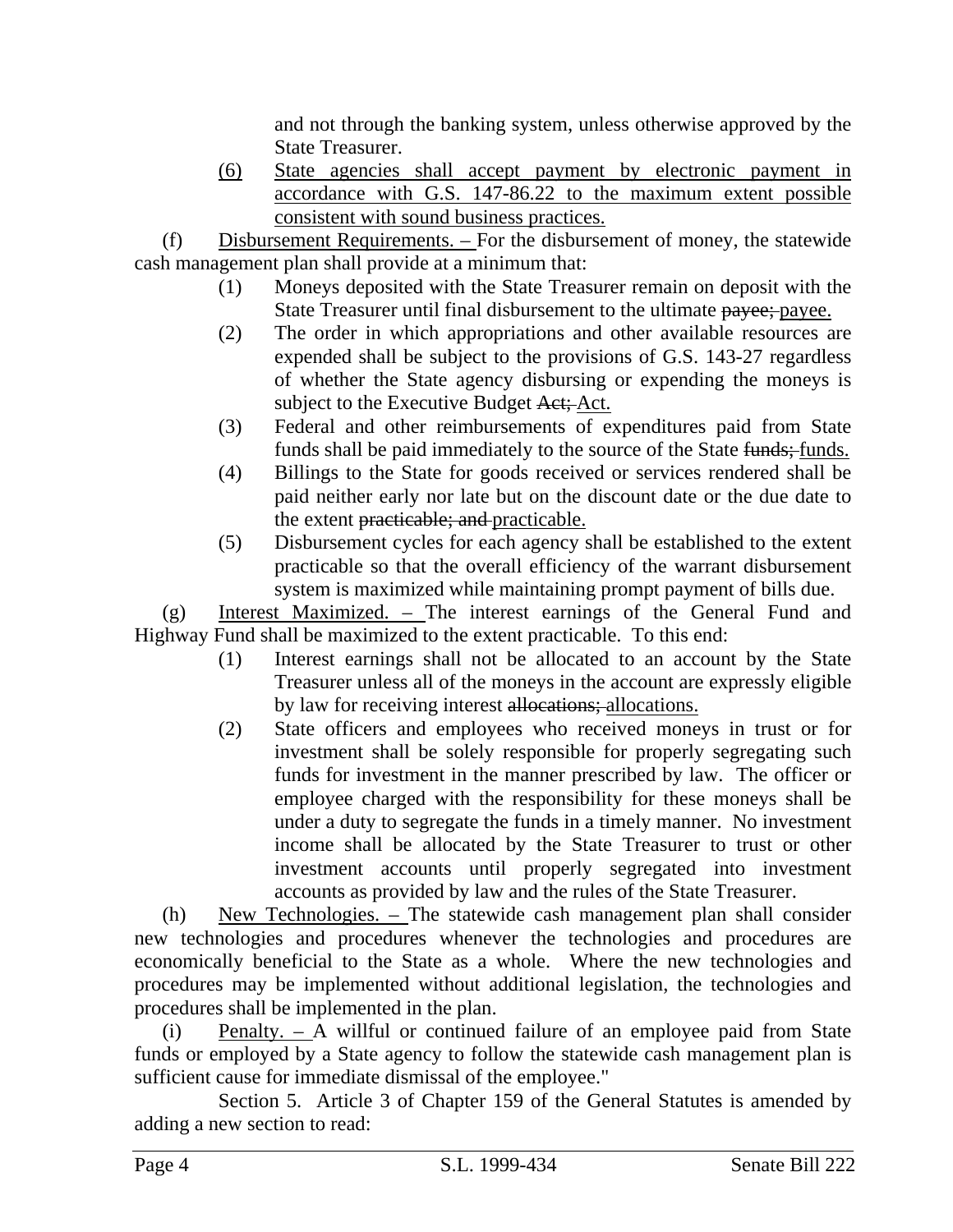#### "**§ 159-32.1. Electronic payment.**

A unit of local government, public hospital, or public authority may, in lieu of payment by cash or check, accept payment by electronic payment as defined in G.S. 147-86.20 for any tax, assessment, rate, fee, charge, rent, interest, penalty, or other receivable owed to it. A unit of local government, public hospital, or public authority may pay any negotiated discount, processing fee, transaction fee, or other charge imposed by a credit card, charge card, or debit card company, or by a third-party merchant bank, as a condition of contracting for the unit's or the authority's acceptance of electronic payment. A unit of local government, public hospital, or public authority may impose the fee or charge as a surcharge on the amount paid by the person using electronic payment."

Section 5.1. G.S. 159-39 is amended by adding a new subsection to read:

"(i1) Public hospitals may accept electronic payments pursuant to G.S. 159-32.1." Section 6. G.S. 105-357(b) reads as rewritten:

"(b) Acceptance of Checks and Credit Cards.Checks and Electronic Payment. – The tax collector may accept checks, credit cards, checks and electronic payments, as defined in G.S. 147-86.20, or both in payment of taxes. taxes, as authorized by G.S. 159-32.1. Acceptance of a check or credit card electronic payment is at the tax collector's own risk. A tax collector who accepts eredit cards in payment electronic payment of taxes may add a fee to each eredit card electronic payment transaction to offset the service charge the taxing unit pays for eredit card electronic payment service. A tax collector who accepts a credit card electronic payment or check in payment of taxes may issue the tax receipt immediately or withhold the receipt until the check has been collected or the eredit card electronic payment invoice has been honored by the issuer.

If a tax collector accepts a check or a credit card an electronic payment and issues a tax receipt and the check is returned unpaid (without negligence on the part of the tax collector in presenting the check for payment) or the credit card electronic payment invoice is not honored by the issuer, the taxes for which the check or eredit card electronic payment was given shall be deemed unpaid; the tax collector shall immediately correct the copy of the tax receipt and other appropriate records to show the fact of nonpayment, and shall give written notice by certified or registered mail to the person to whom the tax receipt was issued to return it to the tax collector. After correcting the records to show the fact of nonpayment, the tax collector shall proceed to collect the taxes by the use of any remedies allowed for the collection of taxes or by bringing a civil action on the check or credit card. electronic payment.

A financial institution with which a taxing unit has contracted for receipt of payment of taxes may accept a check in payment of taxes. If the check is honored, the financial institution shall so notify the tax collector, who shall, upon request of the taxpayer, issue a receipt for payment of the taxes. If the check is returned unpaid, the financial institution shall so notify the tax collector, who shall proceed to collect the taxes by use of any remedy allowed for collection of taxes or by bringing a civil action on the check.

(1) Effect on Tax Lien. – If the tax collector accepts a check or credit card electronic payment in payment of taxes on real property and issues the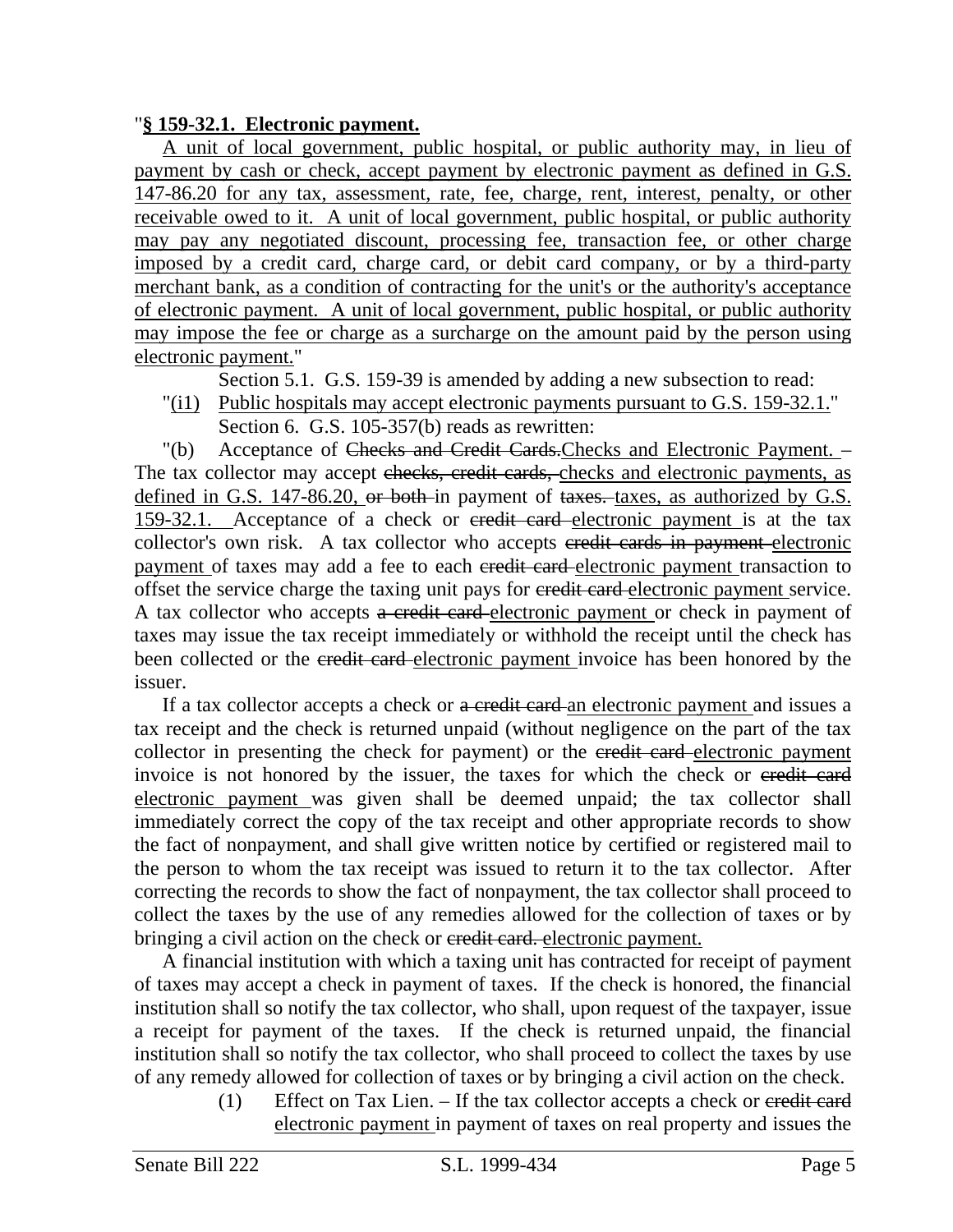receipt, and the check is later returned unpaid or the eredit card electronic payment invoice is not honored by the issuer, the taxing unit's lien for taxes on the real property shall be inferior to the rights of purchasers for value and of persons acquiring liens of record for value if the purchasers or lienholders acquire their rights in good faith and without actual knowledge that the check has not been collected or the credit card electronic payment invoice has not been honored, after examination of the copy of the tax receipt in the tax collector's office during the time that record showed the taxes as paid or after examination of the official receipt issued to the taxpayer prior to the date on which the tax collector notified the taxpayer to return the receipt.

(2) Penalty. – In addition to interest for nonpayment of taxes provided by G.S. 105-360 and in addition to any criminal penalties provided by law for the giving of worthless checks, the penalty for giving in payment of taxes a check that is returned because of insufficient funds or nonexistence of an account of the drawer is ten percent (10%) of the amount of the check, subject to a minimum of one dollar (\$1.00) and a maximum of one thousand dollars (\$1,000). This penalty does not apply if the tax collector finds that, when the check was presented for payment, the drawer of the check had sufficient funds in an account at a financial institution in this State to pay the check and, by inadvertance, the drawer of the check failed to draw the check on the account that had sufficient funds. This penalty shall be added to and collected in the same manner as the taxes for which the check was given."

Section 7. G.S. 132-1.2 reads as rewritten:

# "**§ 132-1.2. Confidential information.**

Nothing in this Article-Chapter\_shall be construed to require or authorize a public agency or its subdivision to disclose any information which: that:

- (1) Meets all of the following conditions:
- $\frac{1}{2}$  a. Constitutes a "trade secret" as defined in G.S. 66-152(3); G.S. 66-152(3).
- $\frac{1}{2}$  b. Is the property of a private "person" as defined in G.S. 66-152(2); G.S. 66-152(2).
- $\overline{(3)}$  c. Is disclosed or furnished to the public agency in connection with the owner's performance of a public contract or in connection with a bid, application, proposal, industrial development project, or in compliance with laws, regulations, rules, or ordinances of the United States, the State, or political subdivisions of the State; and State.
- (4) d. Is designated or indicated as "confidential" or as a "trade secret" at the time of its initial disclosure to the public agency.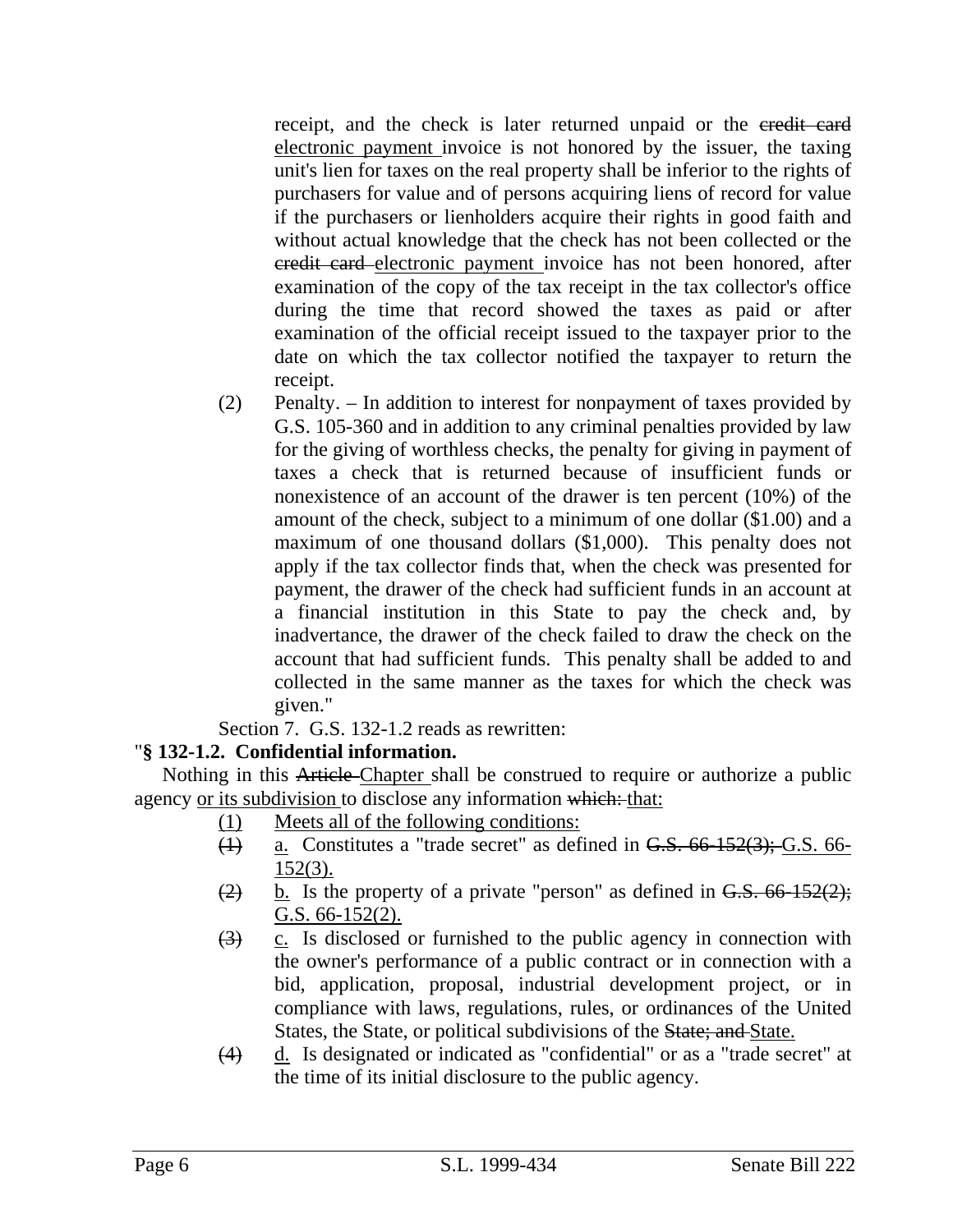(2) Reveals an account number for electronic payment as defined in G.S. 147-86.20 and obtained pursuant to Articles 6A or 6B of Chapter 147 of the General Statutes or G.S. 159-32.1."

Section 8. G.S. 143B-472.43 is repealed.

Section 9. Part 16 of Article 10 of Chapter 143B of the General Statutes is amended by adding the following sections to read:

### "**§ 143B-472.40. Legislative intent.**

It is the purpose of this Article to strengthen the management of information technology in State government by enhancing the accountability for expenditures, providing for more cost-effective investments, improving operational efficiencies, and clarifying responsibilities for maximizing benefits from related assets.

# "**§ 143B-472.40A. Definitions.**

As used in this Part:

- (1) 'Distributed information technology assets' means hardware, software, and communications equipment not classified as traditional mainframe-based items, including personal computers, local area networks (LANs), servers, mobile computers, peripheral equipment, and other related hardware and software items.
- (2) 'Information technology' means electronic data processing goods and services and telecommunications goods and services, microprocessors, software, information processing, office systems, any services related to the foregoing, and consulting or other services for design or redesign of information technology supporting business processes.
- (3) 'Information technology portfolio management' means a businessbased approach for analyzing and ranking potential technology investments and selecting those investments that are the most costeffective in supporting the strategic business and program objectives of the agency.
- (4) 'Information technology enterprise management' means a method for managing distributed information technology assets from acquisition through retirement so that total ownership costs (purchase, operation, maintenance, disposal, etc.) are minimized while maximum benefits are realized.
- (5) 'Office' means the Office of Information Technology Services as established in this Part."

Section 10. Part 16 of Article 10 of Chapter 143B of the General Statutes is amended by adding the following sections to read:

# "**§ 143B-472.50. Office of Information Technology Services; State Chief Information Officer.**

(a) There is established the Office of Information Technology Services as a division of the Department of Commerce. The Office may also be referred to as 'ITS'.

(b) The Office of Information Technology Services shall be managed and administered by the State Chief Information Officer who shall be appointed by the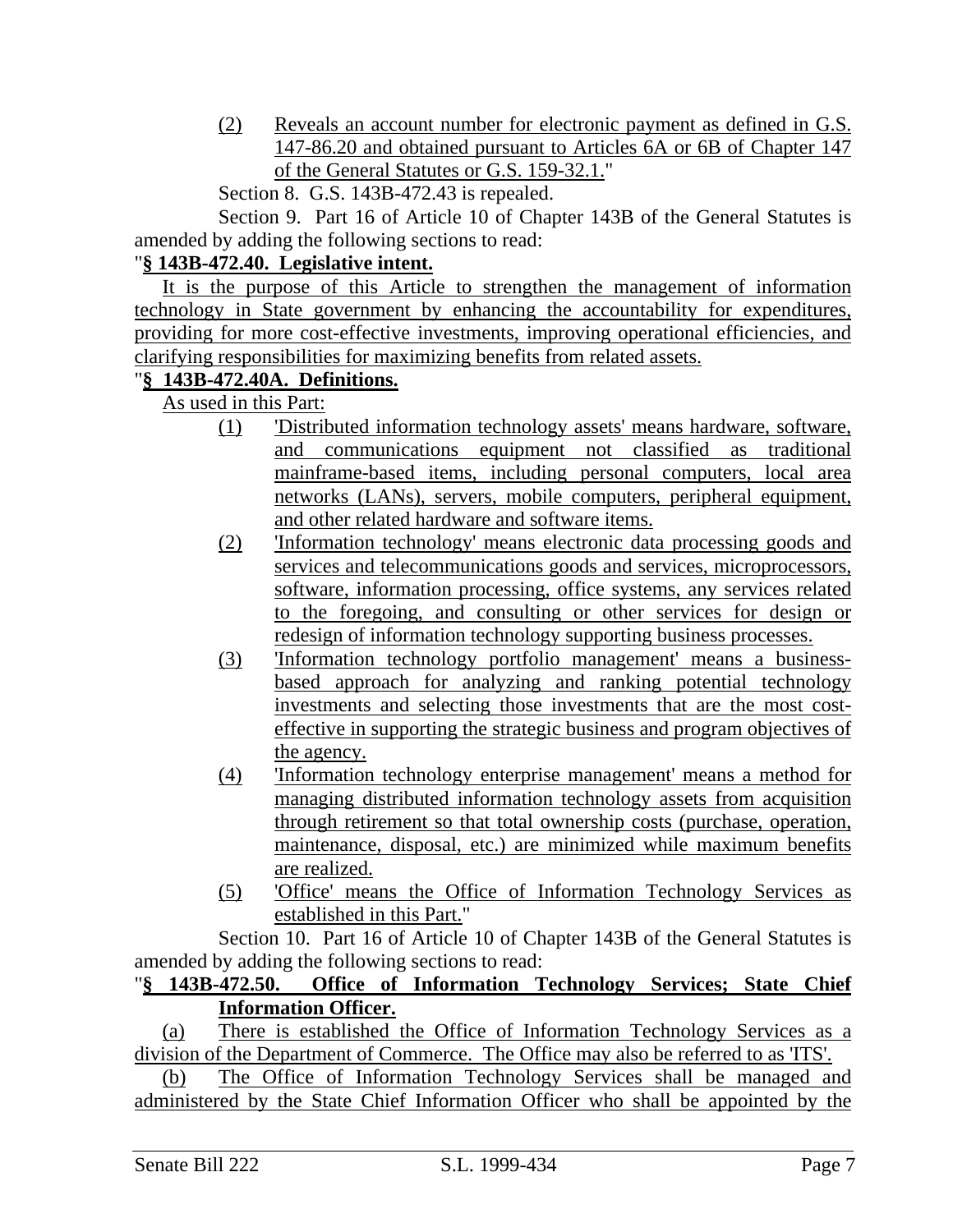Secretary of Commerce. The State Chief Information Officer shall report to the Secretary.

# "**§ 143B-472.51. Powers and duties of Office of Information Technology Services.**

- (a) The Office of Information Technology Services has the following powers and duties:
	- (1) Procure all information technology for State agencies, except The University of North Carolina and its constituent institutions.
	- (2) Submit for approval of the Information Resources Management Commission all rates and fees for common, shared State governmentwide technology services provided by the Office.
	- (3) Submit for approval of the Information Resources Management Commission recommended State government-wide, enterprise-level policies for information technology.
	- (4) Develop standards, procedures, and processes to implement policies approved by the Information Resources Management Commission.
	- (5) Assure that State agencies implement and manage information technology portfolio-based management of State information technology resources, in accordance with the direction set by the State Chief Information Officer.
	- (6) Assure that State agencies implement and manage information technology enterprise management effort of State government, in accordance with the direction set by the State Chief Information Officer.
	- (7) Provide recommendations to the Information Resources Management Commission for its biennial technology strategy and to develop State government-wide technology initiatives to be approved by the Information Resources Management Commission.
	- (8) Develop a project management, quality assurance, and architectural review process that adheres to the Information Resources Management Commission's certification program and portfolio-based management initiative.
	- (9) Establish and utilize the Information Technology Management Advisory Council to consist of representatives from other State agencies to advise the Office on information technology business management and technology matters.

(b) Other State agencies and local governmental entities may use the information technology programs, services, or contracts offered by the Office in accordance with the policies and rules adopted by the Information Resources Management Commission.

# "**§ 143B-472.52. Information technology portfolio-based management.**

- (a) The purposes of information technology portfolio-based management are to:
	- (1) Ensure agencies link agency information technology investments with business plans.
	- (2) Facilitate risk assessment of information technology projects and investments.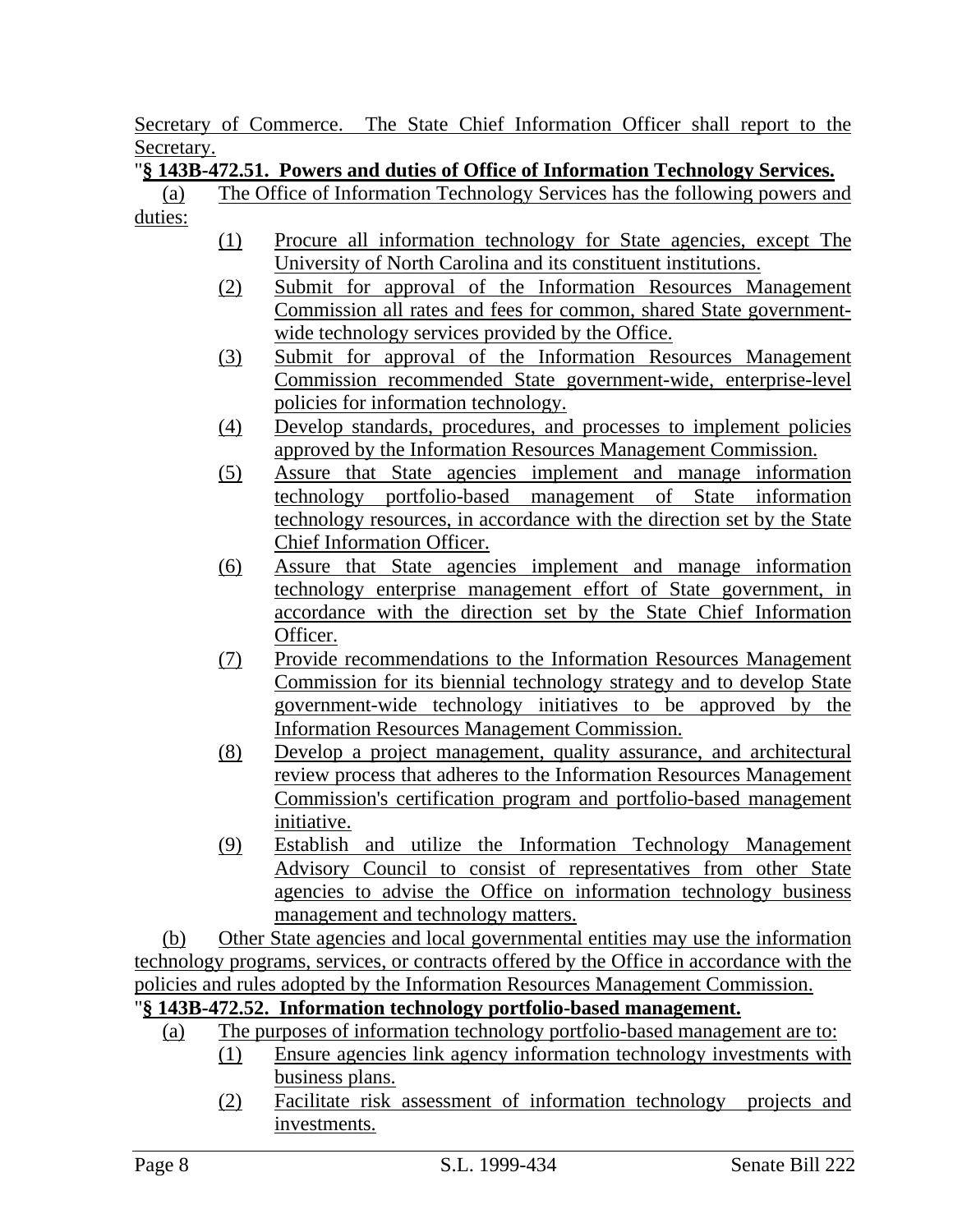- (3) Ensure agencies justify information technology investments on the basis of sound business cases.
- (4) Ensure agencies facilitate development and review of information technology performance related to business operations.
- (5) Identify projects that can cross agency and program lines in order to leverage resources.
- (6) Assist in State government-wide planning for common, shared information technology infrastructure.

(b) The Office shall coordinate with the Office of State Budget and Management and the Office of State Planning to integrate agency strategic and business planning, technology planning and budgeting, and project expenditure processes into the Office's information technology portfolio-based management. The Office shall provide recommendations for agency annual budget requests for information technology investments, projects, and initiatives to the Office of State Budget and Management.

(c) In cooperation with State agencies, the Office shall conduct and maintain a continuous inventory of each State agency's current and planned investments in information technology, a compilation of information about these assets, and the total life cycle cost of these assets. In implementing the provisions of this subsection, the Office shall submit State government-wide policies for review and approval to the Information Resources Management Commission. The Office shall consult with the Office of State Controller to establish and implement the State government-wide information technology inventory. The Office shall develop and implement State government-wide standards, processes, and procedures for the required inventory and for the management of the State government-wide information technology portfolio. State agencies shall participate in the information technology portfolio management and shall comply with the standards and processes established by the Office in accordance with this subsection. The provisions of this subsection shall not relieve any department, institution, or agency of the State government from accountability for equipment, materials, supplies, and tangible and intangible personal property under its control.

(d) No State agency information technology project shall proceed without the prior certification by the Information Resources Management Commission of the project. The Information Resources Management Commission may establish thresholds at an agency level based on project cost, potential project risk, or agency size and budget.

#### "**§ 143B-472.53. Enterprise management of information technology assets.**

(a) The purpose of enterprise management is to create a plan and implement a State government-wide approach for managing distributed information technology assets to minimize total life cycle costs of assets, defined as total ownership costs from acquisition through retirement, while realizing maximum benefits for transacting the State's business and delivering services to its citizens.

(b) With input and recommendations from State agencies, the Office shall develop a plan for the State government-wide management of distributed information technology assets. The plan shall prescribe the State government-wide infrastructure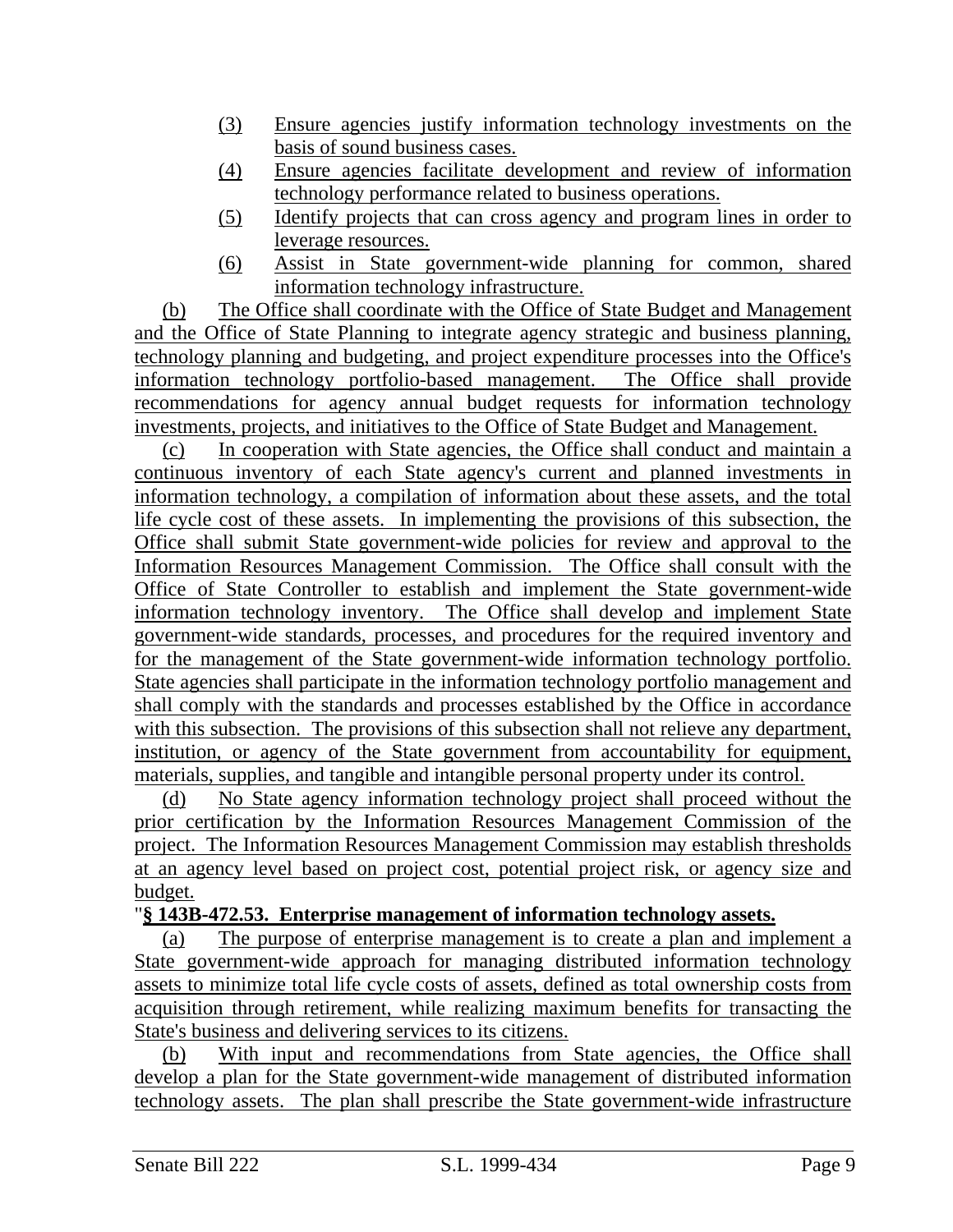and services for managing these assets. The plan shall be submitted to the Information Resources Management Commission for approval.

(c) Upon receiving approval by the Information Resources Management Commission, the Office shall ensure agency implementation of the plan, including the development of appropriate standards, processes, and procedures. The implementation effort shall follow Information Resources Management Commission project reporting policies. State agencies must participate in the enterprise management of information technology assets and must comply with the standards and processes of the Office.

# "**§ 143B-472.54. Procurement of information technology.**

Notwithstanding any other provision of law, the Office shall procure all information technology for State agencies except The University of North Carolina and its constituent institutions. The Office shall integrate technological review, cost analysis, and procurement for all information technology needs of those State agencies in order to make procurement and implementation of technology more responsive, efficient, and cost-effective.

#### "**§ 143B-472.55. Powers and duties for procurement of information technology.**

The Office shall have the authority and responsibility, subject to the provisions of this Part, to:

- (1) Purchase or to contract for, by suitable means in conformity with G.S. 143-135.9, all information technology in the State government, or any of its departments, institutions, or agencies covered by this Part, or to authorize any department, institution, or agency covered by this Part to purchase or contract for such information technology.
- (2) Establish processes, specifications, and standards which shall apply to all information technology to be purchased, licensed, or leased in the State government or any of its departments, institutions, or agencies covered by this Part.
- (3) Comply with the State government-wide technical architecture, as required by the Information Resources Management Commission.

# "**§ 143B-472.56. Restriction on contractual authority of State agencies for information technology.**

All State agencies covered by this Part shall use contracts for information technology acquired by the Office for any information technology required by the State agency that is provided by these contracts. Notwithstanding any other statute, the authority of State agencies to procure or obtain information technology shall be subject to compliance with the provisions of this Part. The Office shall have the authority to exercise the authority of State agencies to procure or obtain information technology as otherwise provided by statute.

# "**§ 143B-472.57. Attorney General contract assistance.**

At the request of the State Chief Information Officer, the Attorney General shall provide legal advice and services necessary to implement this Part.

### "**§ 143B-472.58. Information technology procurement requirements.**

(a) Policy. – In order to further the policy of the State to encourage and promote the use of small, minority, physically handicapped, and women contractors in State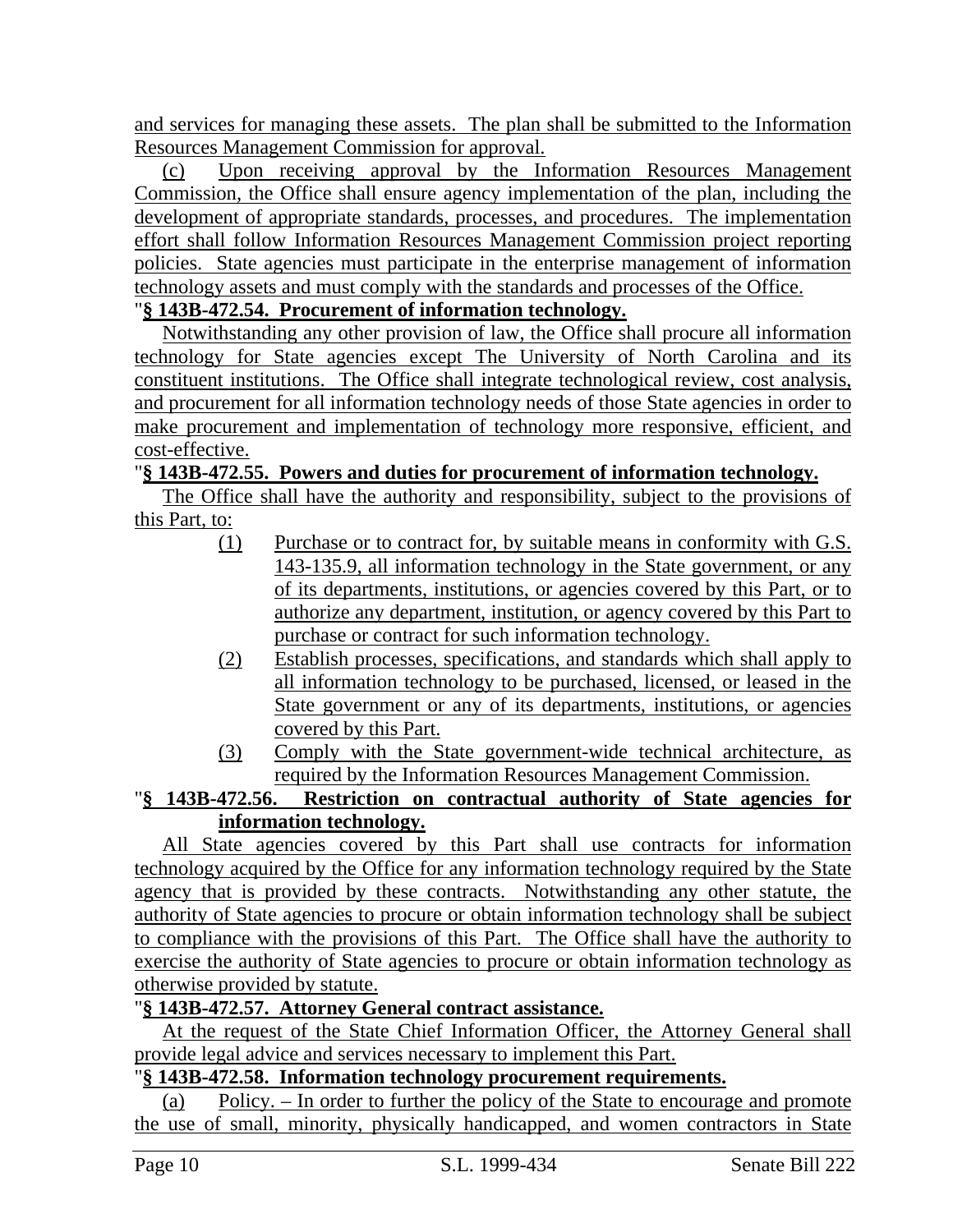purchasing of goods and services, all State agencies covered by this Part shall cooperate with the Office in efforts to encourage the use of small, minority, physically handicapped, and women contractors in achieving the purpose of this Part, which is to provide for the effective and economical acquisition, management, and disposition of information technology.

(b) Reporting. – Every State agency required by this Part to use the services of the Office in the procurement of information technology which purchases information technology directly shall report to the Office the information required by G.S. 143-48(b) and the Office shall report to the Department of Administration in accordance with G.S. 143-48(b).

(c) The Department of Administration shall collect and compile the data described in this section and report it annually to the Office.

# "**§ 143B-472.59. Unauthorized use of public purchase or contract procedures for private benefit.**

(a) It shall be unlawful for any person, by the use of the powers, policies, or procedures described in this Part or established hereunder, to purchase, attempt to purchase, procure, or attempt to procure any property or services for private use or benefit.

(b) This prohibition shall not apply if:

- (1) The department, institution, or agency through which the property or services are procured had theretofore established policies and procedures permitting such purchases or procurement by a class or classes of persons in order to provide for the mutual benefit of such persons and the department, institution, or agency involved, or the public benefit or convenience; and
- (2) Such policies and procedures, including any reimbursement policies, are complied with by the person permitted thereunder to use the purchasing or procurement procedures described in this Part or established thereunder.
- (c) A violation of this section is a Class 1 misdemeanor.

# "**§ 143B-472.60. Financial interest of officers in sources of supply; acceptance of bribes.**

The Secretary of Commerce, the assistants of the Secretary of Commerce, and the State Chief Information Officer shall not be financially interested, or have any personal beneficial interest, either directly or indirectly, in the purchase of, or contract for, any information technology, nor in any firm, corporation, partnership, or association furnishing any information technology to the State government, or any of its departments, institutions, or agencies, nor shall any of these persons or any other Office employee accept or receive, directly or indirectly, from any person, firm, or corporation to whom any contract may be awarded, by rebate, gifts, or otherwise, any money or anything of value whatsoever, or any promise, obligation, or contract for future reward or compensation. Any violation of this section shall be deemed a Class F felony. Upon conviction of a violation of this section, any person shall be removed from office or State employment.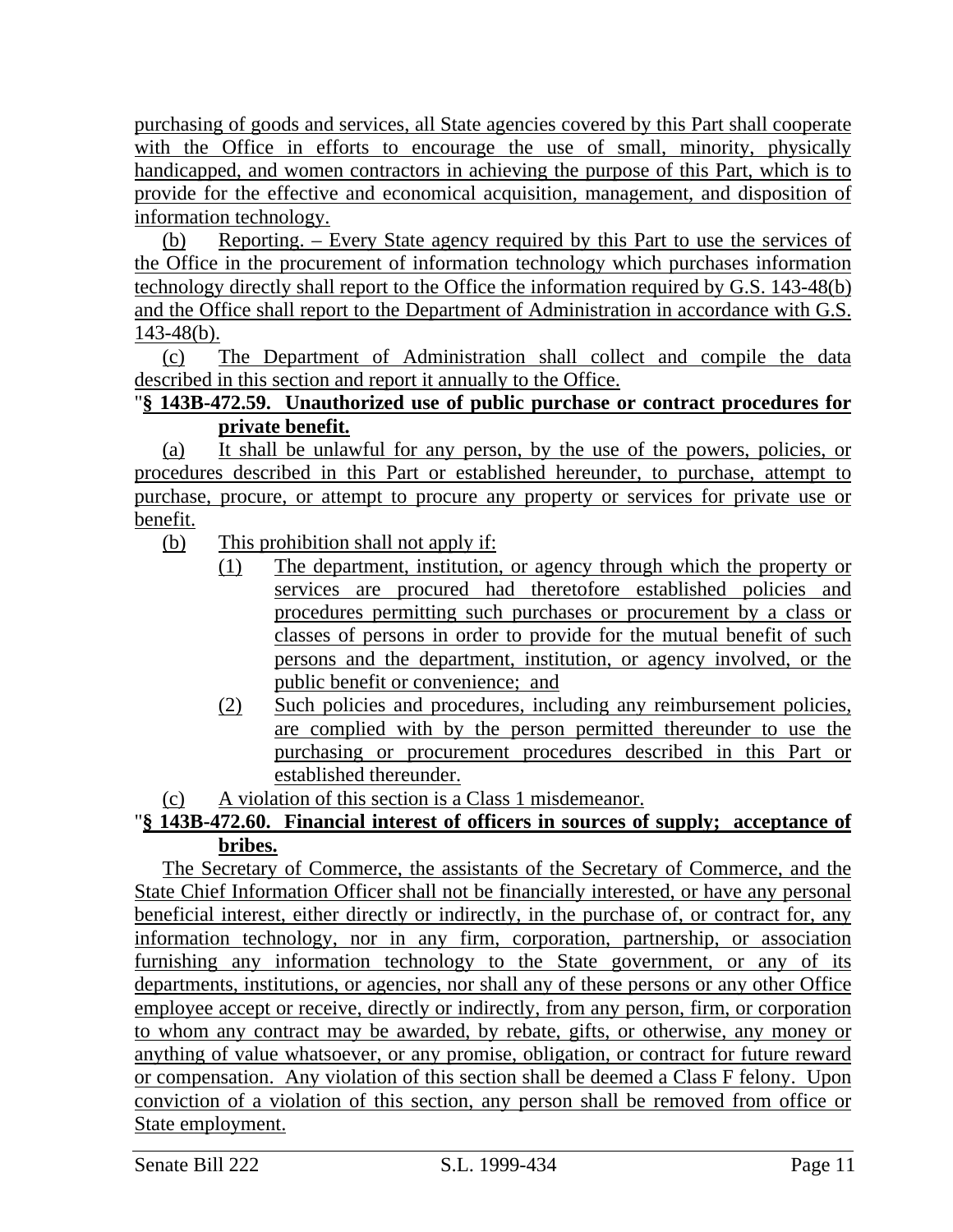### "**§ 143B-472.61. Certification that information technology bids were submitted without collusion.**

The Office shall require bidders to certify that each bid on information technology contracts overseen by the Office is submitted competitively and without collusion. False certification is a Class I felony.

#### "**§ 143B-472.62. Penalties for violations.**

Any employee or official of the State who violates this Part shall be liable to the State to repay any amount expended in violation of this Part, together with any court costs.

#### "**§ 143B-472.63. Board of Award review.**

(a) When the dollar value of a contract for the procurement of information technology exceeds the benchmark established by the Secretary of Commerce, the contract shall be reviewed by the Board of Awards pursuant to G.S. 143-52.1 prior to the contract being awarded.

(b) Prior to submission of any contract for review by the Board of Awards pursuant to this section for any contract for information technology being acquired for the benefit of the Office and not on behalf of any other State agency, the Director of the Budget shall review and approve the procurement to insure compliance with the established processes, specifications, and standards applicable to all information technology purchased, licensed, or leased in State government, including established procurement processes, and compliance with the State government-wide technical architecture as established by the Information Resources Management Commission.

#### "**§ 143B-472.64. Financial reporting and accountability for information technology investments and expenditures.**

The Office, the Office of State Budget and Management, and the Office of State Controller shall jointly develop a system for budgeting and accounting of expenditures for information technology operations, services, projects, infrastructure, and assets. The system shall include hardware, software, personnel, training, contractual services, and other items relevant to information technology, and the sources of funding for each. This system must integrate seamlessly with the enterprise portfolio management system. Annual reports regarding information technology shall be coordinated by the Office with the Office of State Budget and Management and the Office of State Controller, and submitted to the Governor, General Assembly, and the Information Resources Management Commission on or before October 1 of each year.

#### "**§ 143B-472.65. Rule-making authority.**

The Secretary of Commerce is authorized to adopt rules necessary to implement the provisions of this Part.

# "**§ 143B-472.66. Exempt agencies.**

Nothing in this Part shall apply to the General Assembly or The University of North Carolina and its constituent institutions.

# "**§ 143B-472.67. Information technology reports.**

(a) The Office shall develop an annual budget for review and approval by the Information Resources Management Commission prior to April 1 of each year. A copy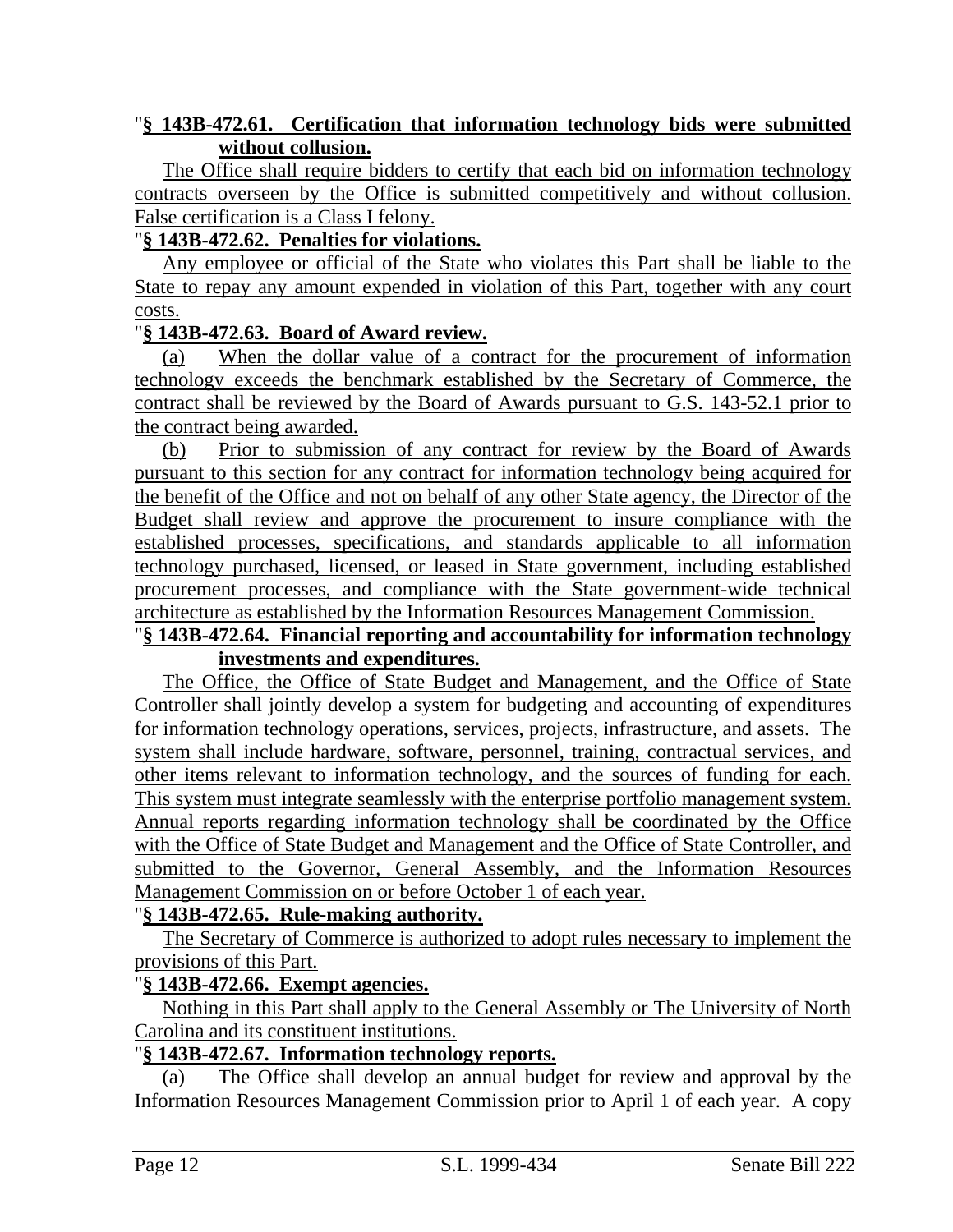of the approved budget shall be submitted to the Joint Select Committee on Information Technology and the Fiscal Research Division.

(b) The Office shall report to the Joint Select Committee on Information Technology and the Fiscal Research Division on the Office's Internal Service Fund on a quarterly basis, no later than the first day of the second month following the end of the quarter. The report shall include current cash balances, line item detail on expenditures from the previous quarter and anticipated expenditures for the upcoming quarter, projected year-end balance, and the status report on personnel position changes including new positions created and existing positions eliminated. The Office spending reports shall comply with the State Accounting System object codes."

Section 11. G.S. 143B-472.41(b)(8) reads as rewritten:

"(8) To develop and promote a policy and procedures technical requirements for the fair and competitive procurement of information technology consistent with the rules of the Department of Administration and consistent with published industry standards for open systems that provide agencies with a vendor-neutral operating environment in cooperation with the Office of Information Technology Services where different information technology hardware, software, and networks operate together easily and reliably. reliably, while considering the cost-effectiveness of managing these assets."

Section 12. G.S. 143-52 reads as rewritten:

#### "**§ 143-52. Competitive bidding procedure; consolidation of estimates by Secretary; bids; awarding of contracts.**

As feasible, the Secretary of Administration will compile and consolidate all such estimates of supplies, materials, printing, equipment and contractual services needed and required by State departments, institutions and agencies to determine the total requirements of any given commodity. Where such total requirements will involve an expenditure in excess of the expenditure benchmark established under the provisions of G.S. 143-53.1 and where the competitive bidding procedure is employed as hereinafter provided, sealed bids shall be solicited by advertisement in a newspaper widely distributed in this State or through electronic means, or both, as determined by the Secretary to be most advantageous, at least once and at least 10 days prior to the date designated for opening. Except as otherwise provided under this Article, contracts for the purchase of supplies, materials or equipment shall be based on competitive bids and acceptance made of the lowest and best bid(s) most advantageous to the State as determined upon consideration of the following criteria: prices offered; the quality of the articles offered; the general reputation and performance capabilities of the bidders; the substantial conformity with the specifications and other conditions set forth in the request for bids; the suitability of the articles for the intended use; the personal or related services needed; the transportation charges; the date or dates of delivery and performance; and such other factor(s) deemed pertinent or peculiar to the purchase in question, which if controlling shall be made a matter of record. Competitive bids on such contracts shall be received in accordance with rules and regulations to be adopted by the Secretary of Administration, which rules and regulations shall prescribe for the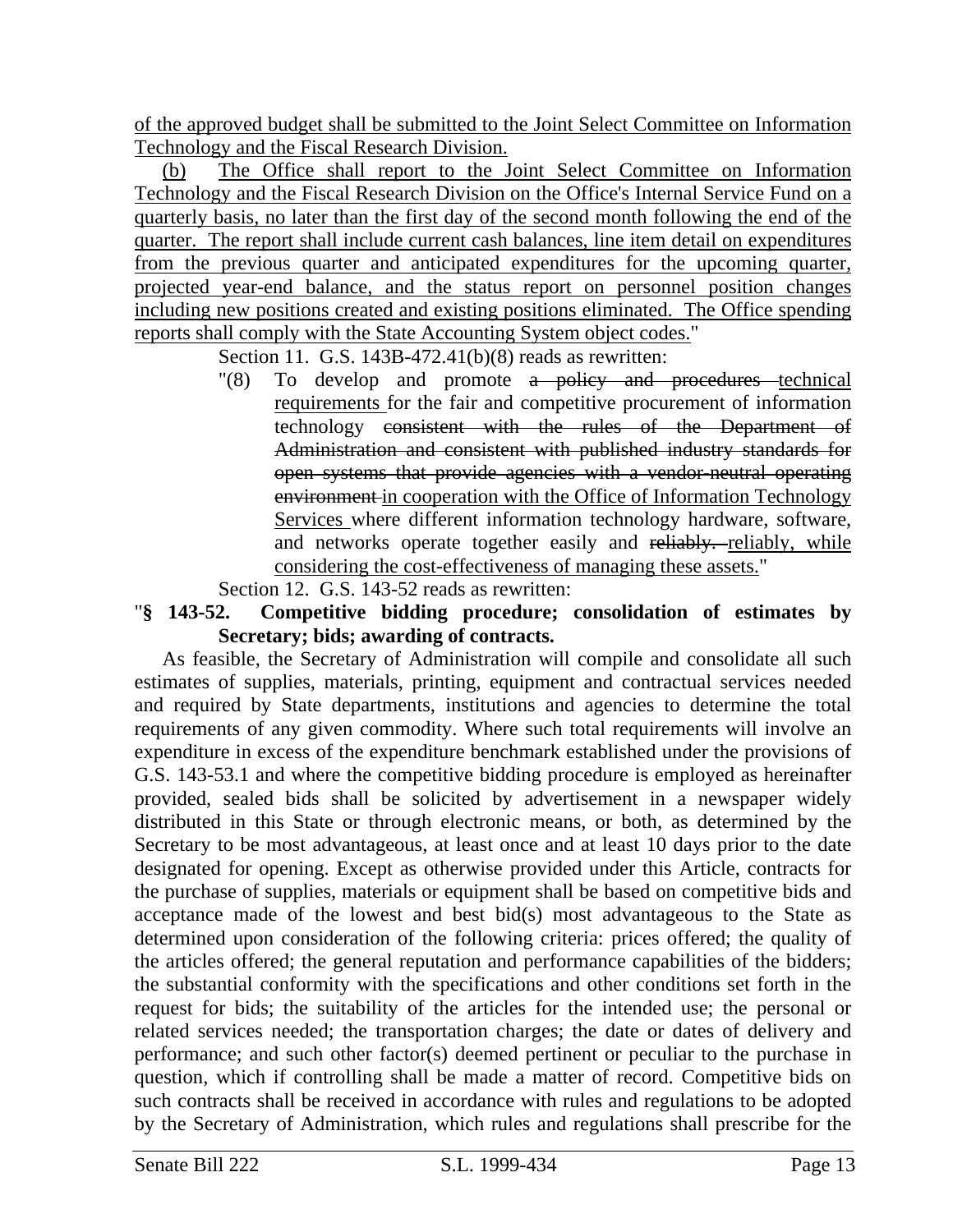manner, time and place for proper advertisement for such bids, the time and place when bids will be received, the articles for which such bids are to be submitted and the specifications prescribed for such articles, the number of the articles desired or the duration of the proposed contract, and the amount, if any, of bonds or certified checks to accompany the bids. Bids shall be publicly opened. Any and all bids received may be rejected. Each and every bid conforming to the terms of the invitation, together with the name of the bidder, shall be tabulated and that tabulation shall become public record in accordance with the rules adopted by the Secretary. All contract information shall be made a matter of public record after the award of contract. Provided, that trade secrets, test data and similar proprietary information may remain confidential. A bond for the faithful performance of any contract may be required of the successful bidder at bidder's expense and in the discretion of the Secretary of Administration. When the dollar value of a contract for the purchase, lease, or lease/purchase of equipment, materials, and supplies exceeds the benchmark established by G.S. 143-53.1, the contract shall be reviewed by the Board of Awards pursuant to G.S. 143-52.1 prior to the contract being awarded. After contracts have been awarded, the Secretary of Administration shall certify to the departments, institutions and agencies of the State government the sources of supply and the contract price of the supplies, materials and equipment so contracted for. Prior to adopting other methods of advertisement under this section, the Secretary of Administration may consult with the Advisory Budget Commission. Prior to adopting rules and regulations under this section, the Secretary of Administration may consult with the Advisory Budget Commission."

Section 13. Article 3 of Chapter 143 is amended by adding the following new section to read:

#### "**§ 143-52.1. Board of Awards.**

(a) There is created the Board of Awards. The Board shall consist of three members at a time, appointed by the Chair of the Commission. Members of the Board shall be appointed on a rotating basis from the membership of the Commission and the Council of State. Two out of three members appointed for each meeting of the Board shall constitute a quorum of the Board.

(b) The Board shall meet weekly as called by the Chair of the Commission, except in weeks when no contracts have been submitted to the Board for review.

(c) When the dollar value of a contract exceeds the benchmark established either pursuant to G.S. 143-53.1 or G.S. 143B-472.63, the Board shall review and make a recommendation on action to be taken by the Secretary of Administration on contracts to be awarded under Article 3 of Chapter 143 of the General Statutes and on contracts to be awarded by the Secretary of Commerce under Part 16 of Article 10 of Chapter 143B of the General Statutes, prior to the awarding of the contract.

(d) The State Budget Officer shall designate a secretary for the Board. The Secretaries of Administration and Commerce shall each submit their matters for consideration to the secretary for inclusion on the Board's agenda. Records shall be kept of each meeting and made public by the applicable Secretary of Administration or Commerce unless the applicable Secretary determines a specific record of the meeting needs to be confidential due to the nature of the contract. The applicable Secretary may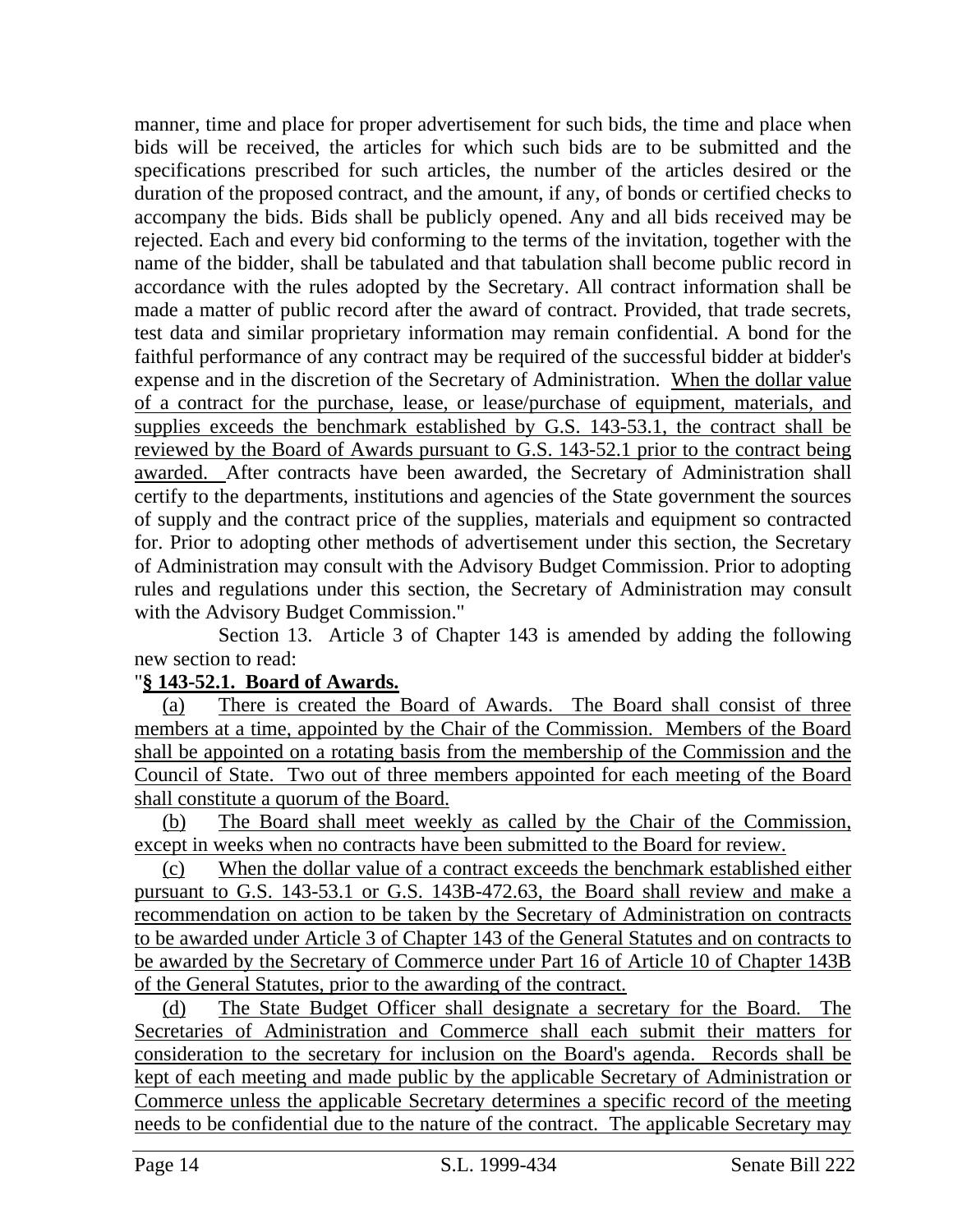elect to proceed with the award of a contract without a recommendation of the Board in cases of emergencies or in the event that a Board is not available. In those cases, contracts awarded without Board review shall be reported to the next meeting of the Board as a matter of record.

(e) Reports on recommendations made by the Board on matters presented by the Secretary of Commerce to the Board shall be reported monthly by the Board to the chairs of the Joint Select Committee on Information Technology."

Section 14. G.S. 143-56 reads as rewritten:

# "**§ 143-56. Certain purchases excepted from provisions of Article.**

Unless as may otherwise be ordered by the Secretary of Administration, the purchase of supplies, materials and equipment through the Secretary of Administration shall be mandatory in the following cases:

- (1) Published books, manuscripts, maps, pamphlets and periodicals.
- (2) Perishable articles such as fresh vegetables, fresh fish, fresh meat, eggs, and others as may be classified by the Secretary of Administration.

Purchase through the Secretary of Administration shall not be mandatory for information technology purchased in accordance with Part 16 of Article 10 of Chapter 143B of the General Statutes, for a purchase of supplies, materials or equipment for the General Assembly if the total expenditures is less than the expenditure benchmark established under the provisions of G.S. 143-53.1, for group purchases made by hospitals through a competitive bidding purchasing program, as defined in G.S. 143-29 [G.S. 143-129], G.S. 143-129, by the University of North Carolina Health Care System pursuant to G.S. 116-37(h), by the University of North Carolina Hospitals at Chapel Hill pursuant to G.S. 116-37(a)(4), by the University of North Carolina at Chapel Hill on behalf of the clinical patient care programs of the School of Medicine of the University of North Carolina at Chapel Hill pursuant to G.S. 116-37(a)(4), or by East Carolina University on behalf of the Medical Faculty Practice Plan pursuant to G.S. 116-40.6(c).

All purchases of the above articles made directly by the departments, institutions and agencies of the State government shall, whenever possible, be based on competitive bids. Whenever an order is placed or contract awarded for such articles by any of the departments, institutions and agencies of the State government, a copy of such order or contract shall be forwarded to the Secretary of Administration and a record of the competitive bids upon which it was based shall be retained for inspection and review."

Section 15. G.S. 143-135.9(c) reads as rewritten:

"(c) The acquisition of information technology by the State of North Carolina shall be conducted using the "Best Value" procurement method. For acquisitions which the procuring agency and the Division of Purchase and Contracts or the Office of Information Technology Services, as applicable, deem to be highly complex or determine that the optimal solution to the business problem at hand is not known, the use of Solution-Based Solicitation and Government-Vendor Partnership is authorized and encouraged."

Section 16. G.S. 150B-21.1 is amended by adding a new subsection to read: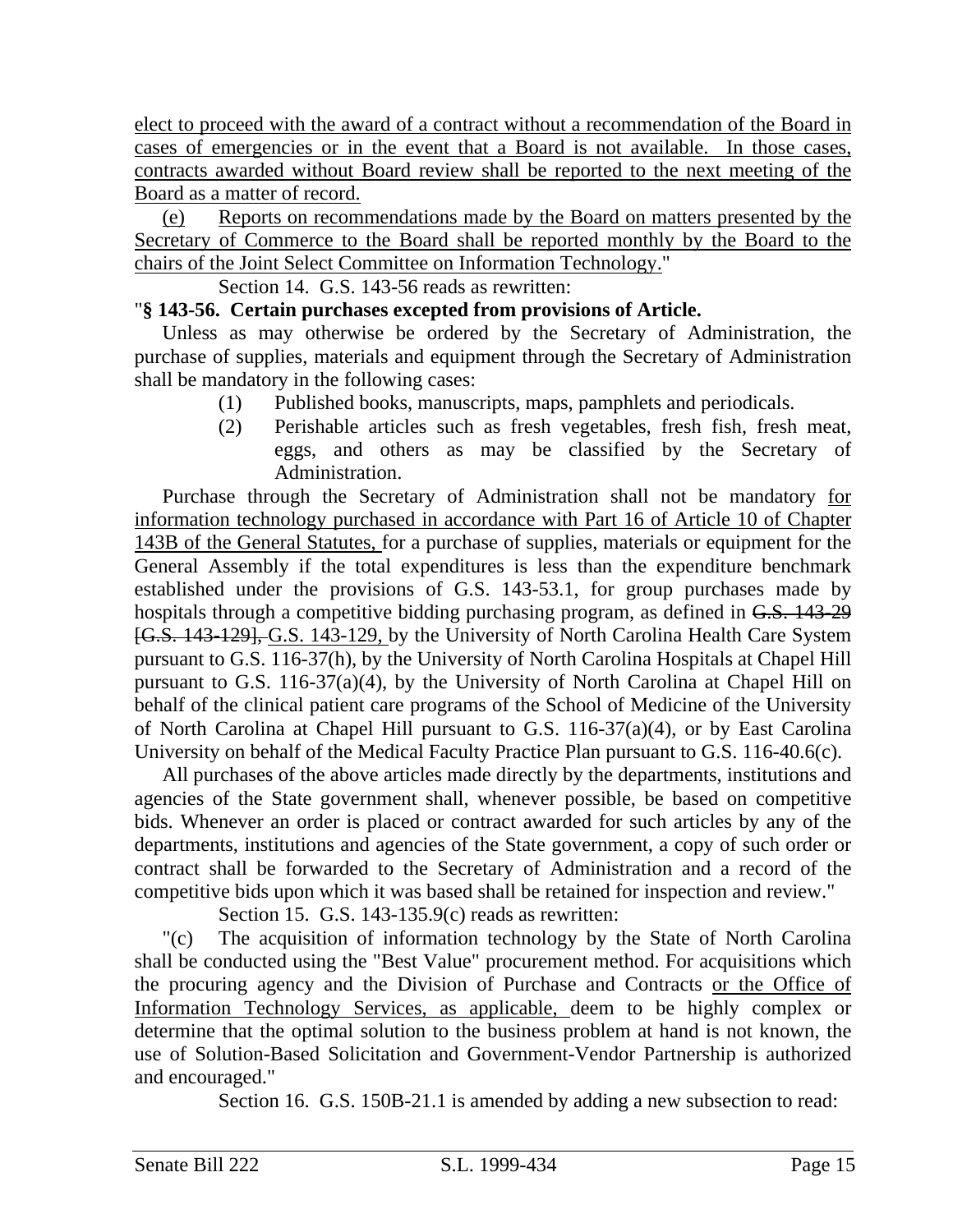"(a4) Notwithstanding the provisions of subsection (a) of this section, the Secretary of Commerce may adopt temporary rules to implement the information technology procurement provisions of Part 16 of Article 10 of Chapter 143B of the General Statutes. After having the proposed temporary rule published in the North Carolina Register and at least 30 days prior to adopting a temporary rule pursuant to this subsection, the Secretary shall:

- (1) Notify persons on its mailing list maintained pursuant to G.S. 150B-21.2(d) and any other interested parties of its intent to adopt a temporary rule;
- (2) Accept oral and written comments on the proposed temporary rule; and
- (3) Hold at least one public hearing on the proposed temporary rule.

When the Secretary adopts a temporary rule pursuant to this subsection, the Secretary must submit a reference to this subsection as the Secretary's statement of need to the Codifier of Rules.

Notwithstanding any other provision of this Chapter, the Codifer of Rules shall publish in the North Carolina Register a proposed temporary rule received from the Secretary in accordance with this subsection."

Section 17. G.S. 150B-38(a) reads as rewritten:

- "(a) The provisions of this Article shall apply to the following agencies:
	- (1) Occupational licensing agencies;
	- (2) The State Banking Commission, the Commissioner of Banks, the Savings Institutions Division of the Department of Commerce, and the Credit Union Division of the Department of Commerce; and
	- (3) The Department of Insurance and the Commissioner of Insurance.
	- (4) The Department of Commerce in the administration of the provisions of Part 16 of Article 10 of Chapter 143B of the General Statutes." Section 18. G.S. 143B-472.41(a) reads as rewritten:

"(a) Creation; Membership. – The Information Resource Management Commission is created in the Department of Commerce. The Commission consists of the following members:

- (1) Four members of the Council of State, appointed by the Governor.
- (1a) **(Expires June 30, 2001.)** The Secretary of State.
- (2) The Secretary of Administration.
- (3) The State Budget Officer.
- (4) Two members of the Governor's cabinet, appointed by the Governor.
- (5) One citizen of the State of North Carolina with a background in and familiarity with information systems or telecommunications, appointed by the General Assembly upon the recommendation of the President Pro Tempore of the Senate in accordance with G.S. 120-121.
- (6) One citizen of the State of North Carolina with a background in and familiarity with information systems or telecommunications, appointed by the General Assembly upon the recommendation of the Speaker of the House of Representatives in accordance with G.S. 120-121.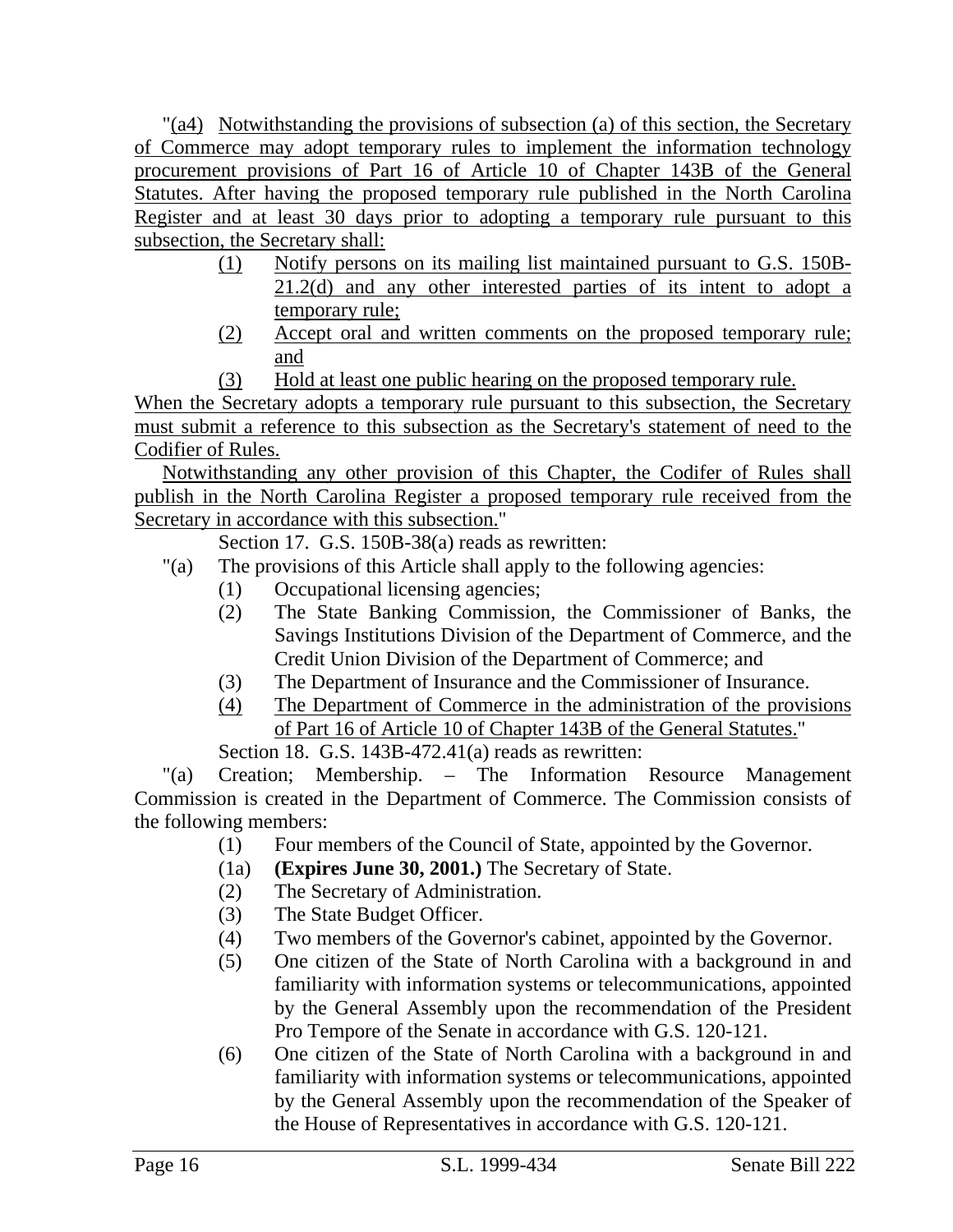- (7) The Chair of the Governor's Committee on Data Processing and Information Systems.
- (8) The Chair of the State Information Processing Services Advisory Board. Information Technology Management Advisory Council.
- (9) The Chair of the Criminal Justice Information Network Governing Board.
- (10) **(Expires June 30, 2001.)** The State Controller.
- (11) The Director of the Administrative Office of the Courts or the Director's designee.
- (12) The President of The University of North Carolina or the President's designee.
- (13) The State Chief Information Officer, who shall be a non-voting member.

Members of the Commission shall not be employed by or serve on the board of directors or other corporate governing body of any information systems, computer hardware, computer software, or telecommunications vendor of goods and services to the State of North Carolina.

The two initial cabinet members appointed by the Governor and the two initial citizen members appointed by the General Assembly shall each serve a term beginning September 1, 1992, and expiring on June 30, 1995. Thereafter, their successors shall be appointed for four-year terms, commencing July 1. Members of the Governor's cabinet shall be disqualified from completing a term of service of the Commission if they are no longer cabinet members.

The appointees by the Governor from the Council of State shall each serve a term beginning on September 1, 1992, and expiring on June 30, 1993. Thereafter, their successors shall be appointed for four-year terms, commencing July 1. Members of the Council of State shall be disqualified from completing a term of service on the Commission if they are no longer members of the Council of State.

Vacancies in the two legislative appointments shall be filled as provided in G.S. 120-122.

The Commission chair shall be elected in the first meeting of each calendar year from among the appointees of the Governor from the Council of State and shall serve a term of one year. The Secretary of Commerce shall be secretary to the Commission.

No member of the Information Resource Management Commission shall vote on an action affecting solely his or her own State agency."

Section 19. The Secretary of Commerce shall develop and implement no later than December 31, 1999, policies and procedures to ensure the use of "Best Value" Procurement and, as applicable, Solution-Based Procurement and Government-Vendor Partnership, in the procurement of information technology by State agencies under the provisions of this act.

Section 20. The Secretary of Commerce shall develop and implement no later than December 31, 1999, policies, procedures, and/or programs to ensure that personnel of State agencies covered by this act and the Office of Information Technology Services involved in the development of solicitations, development of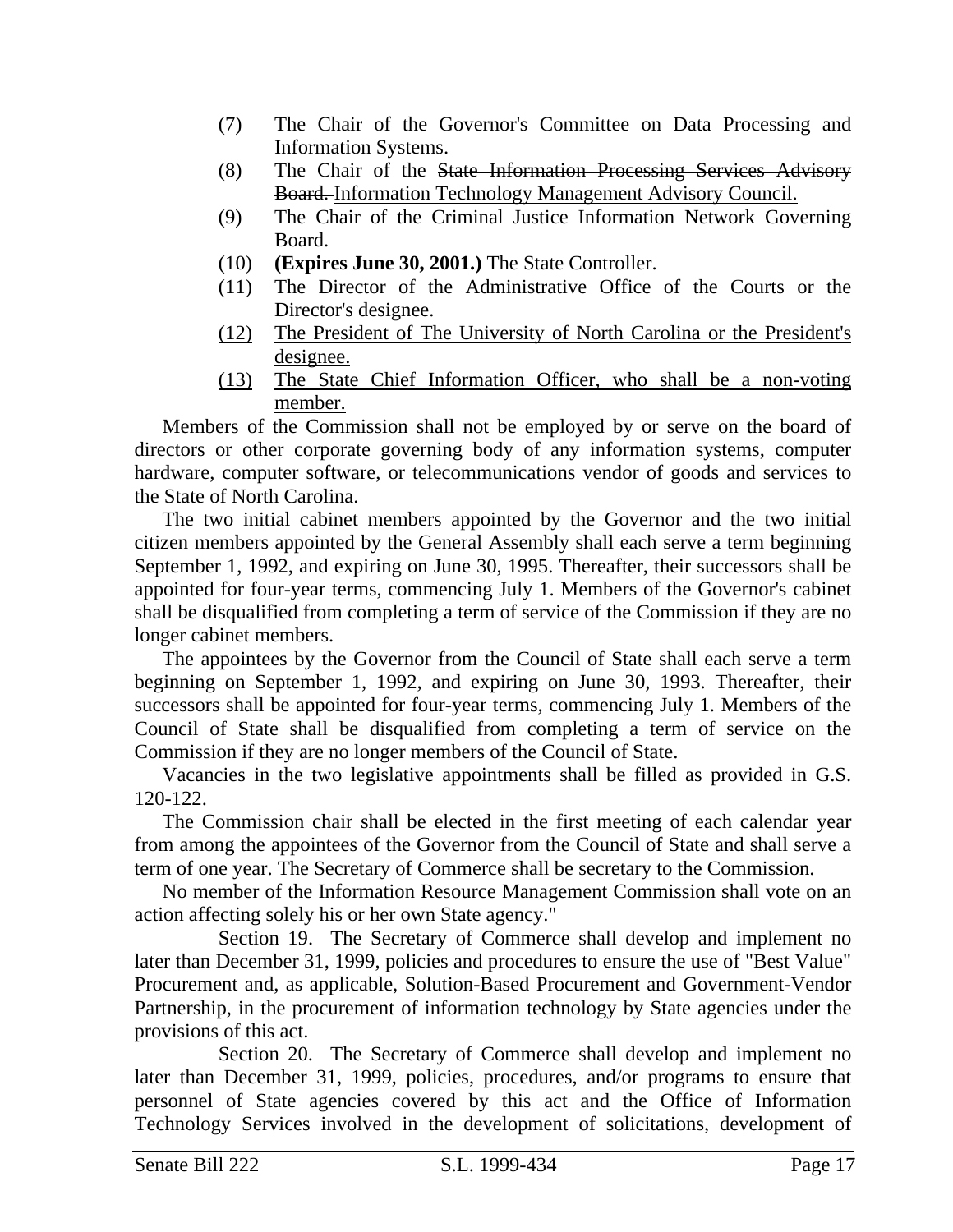specifications, evaluation of proposals, selection of vendors, administration of contracts, and management of information technology projects receive high-quality training in the principles of "Best Value" Procurement, Solution-Based Procurement, Government-Vendor Partnership, contract administration, and project management.

Section 21. The Secretary of Commerce shall report to the Joint Select Committee on Information Technology on the results of the implementation of this act on or before April 1, 2000.

Section 22. The Joint Select Committee on Information Technology shall study the governance of State government-wide information technology management by the creation of a centralized agency that would be responsible for all information technology-related issues. Further, the Committee shall study the feasibility and advisability of alternative organizational structures, including a separate information technology office in the Office of the Governor, a separate cabinet department or a restructuring of the Department of Administration as the Department of Information Technology and Administration. The Committee may make an interim report to the 2000 Session of the 1999 General Assembly and shall make a final report to the General Assembly prior to the convening of the 2001 General Assembly on the plan of an organizational structure and funding requirements that are required to implement it.

Section 23. The Office of the State Auditor shall audit the Office of Information Technology Services, and in particular the additional powers conferred upon the Office of Information Technology Services by this act, as provided in this section. The issues to be addressed by the audits shall include:

- (1) A determination of whether the Office of Information Technology Services has established adequate rules and internal procedures to exercise the powers granted to it under Part 16 of Article 10 of Chapter 143B, and in particular the additional powers conferred upon the Office of Information Technology Services by this act;
- (2) A determination of whether the Office of Information Technology Services has complied with applicable statutes, rules, and regulations;
- (3) The efficiency and effectiveness of the procurement policies and operations of the Office of Information Technology Services; and
- (4) Such other issues as deemed necessary or desirable by the State Auditor.

The Office of the State Auditor shall issue an interim report on the Office of Information Technology Services operations from January 1, 2000, through June 30, 2000, and an interim report on operations from January 1, 2000, through December 31, 2000. The final report shall cover operations from January 1, 2000, through June 30, 2001. The State Auditor is hereby requested to include in the reports any suggestions or recommendations for improved operations as the State Auditor deems appropriate.

The Office of Information Technology Services shall reimburse the Office of the State Auditor for the costs of performing the audits required by this section.

Section 24. Part 16 of Article 10 of Chapter 143B of the General Statutes is amended by adding the following sections to read:

# "**§ 143B-472.41A. Information Resources Management Commission staff.**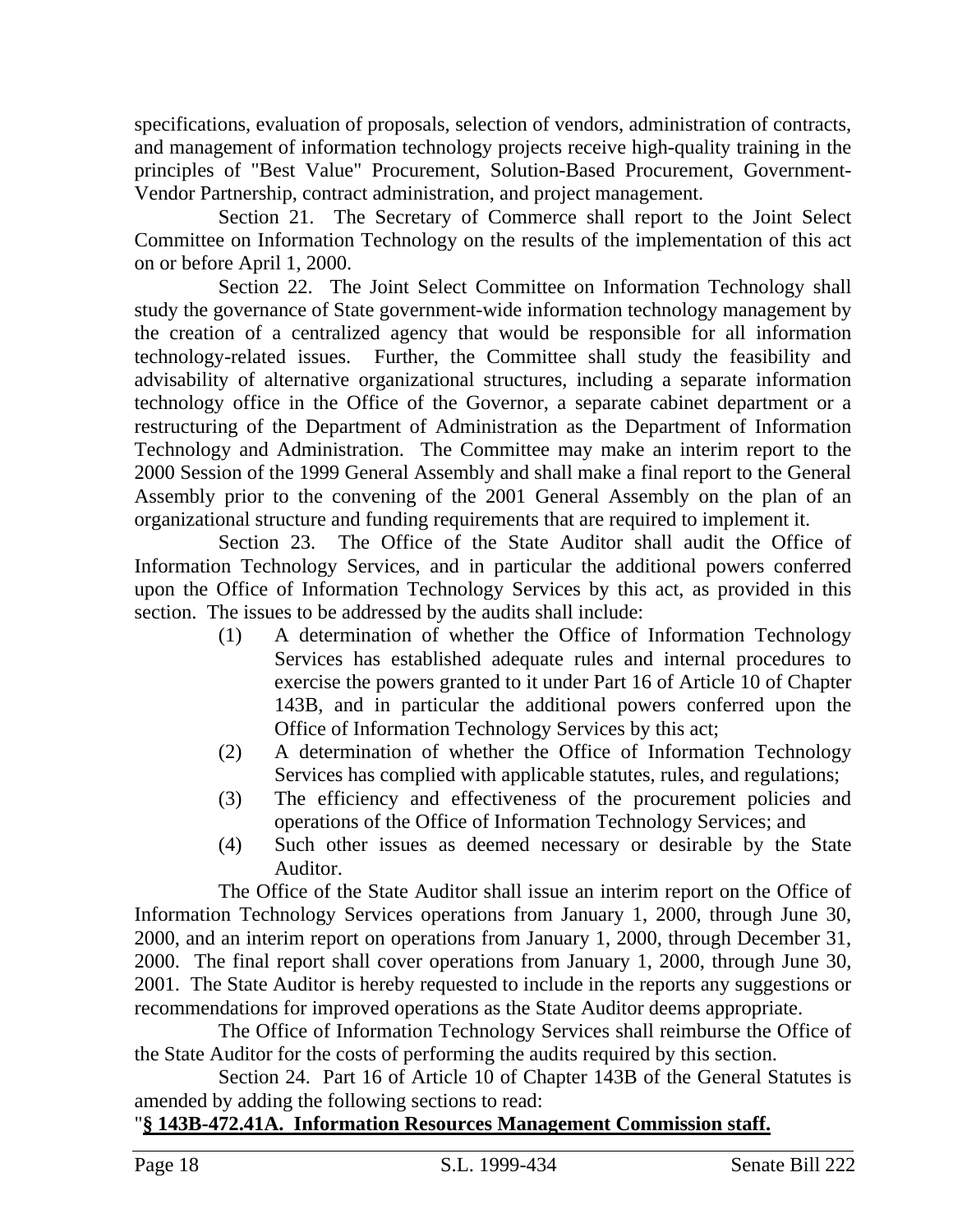(a) There is established in the Department of Commerce an independent staff for the Information Resources Management Commission. The staff shall consist of an executive director and such other professional, administrative, technical, and clerical personnel as authorized by the General Assembly as may be necessary to assist the Commission in carrying out its powers and duties.

(b) All independent staff shall be appointed, supervised, and directed by the Commission. The executive director shall be exempt from the provisions of Chapter 126 of the General Statutes, except for Articles 6 and 7 of Chapter 126 of the General Statutes. All other staff personnel shall be subject to the provisions of Chapter 126 of the General Statutes. The independent staff shall not be subject to the supervision, direction, or control of the Secretary of Commerce.

(c) Except for the executive director, salaries and compensation of all staff personnel shall be fixed in the manner provided by law for fixing and regulating salaries and compensation by other State agencies.

(d) Expenses of the Commission and the salaries of the independent staff shall be paid from funds from receipts available to the Office as requested by the Commission."

Section 25. G.S. 126-5(c1) reads as rewritten:

"(c1) Except as to the provisions of Articles 6 and 7 of this Chapter, the provisions of this Chapter shall not apply to:

- (1) Constitutional officers of the State.
- (2) Officers and employees of the Judicial Department.
- (3) Officers and employees of the General Assembly.
- (4) Members of boards, committees, commissions, councils, and advisory councils compensated on a per diem basis.
- (5) Officials or employees whose salaries are fixed by the General Assembly, or by the Governor, or by the Governor and Council of State, or by the Governor subject to the approval of the Council of State.
- (6) Employees of the Office of the Governor that the Governor, at any time, in his discretion, exempts from the application of the provisions of this Chapter by means of a letter to the State Personnel Director designating these employees.
- (7) Employees of the Office of the Lieutenant Governor, that the Lieutenant Governor, at any time, in his discretion, exempts from the application of the provisions of this Chapter by means of a letter to the State Personnel Director designating these employees.
- (8) Instructional and research staff, physicians, and dentists of The University of North Carolina.
- (9) Employees whose salaries are fixed under the authority vested in the Board of Governors of The University of North Carolina by the provisions of G.S. 116-11(4), 116-11(5), and 116-14.
- (10) Repealed by Session Laws 1991, c. 84, s. 1.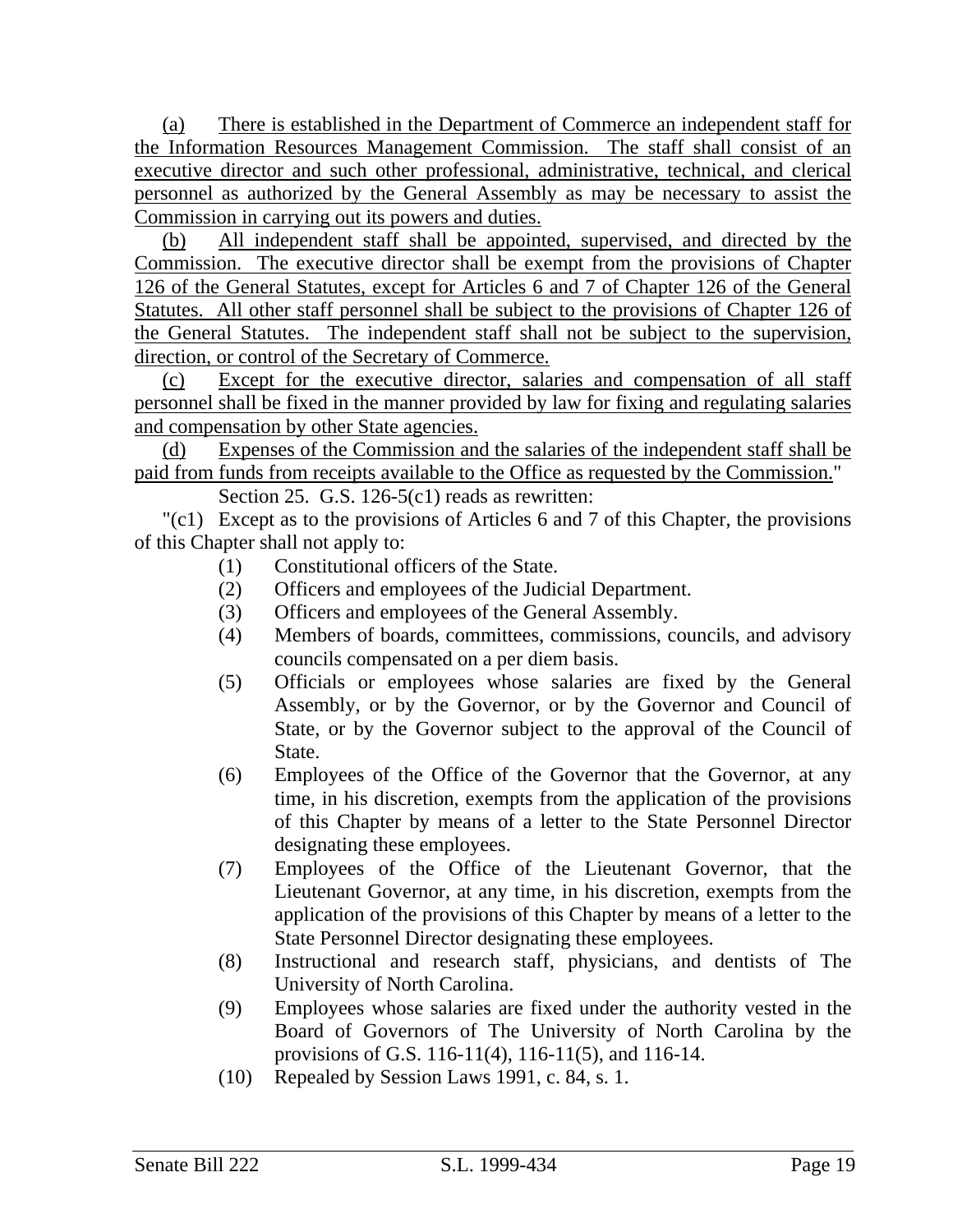- (11) North Carolina School of Science and Mathematics' employees whose salaries are fixed in accordance with the provisions of G.S. 116- 235(c)(1) and G.S. 116-235(c)(2).
- (12) Employees of the North Carolina Low-Level Radioactive Waste Management Authority whose salaries are fixed pursuant to G.S.  $104G-5(g)(1)$  and G.S.  $104G-5(g)(2)$ .
- (13) Employees of the North Carolina Hazardous Waste Management Commission whose salaries are fixed pursuant to G.S.  $130B-6(g)(1)$ and G.S. 130B-6(g)(2).
- (14) Employees of the North Carolina State Ports Authority.
- (15) Employees of the North Carolina Global TransPark Authority.
- (16) The executive director and one associate director of the North Carolina Center for Nursing established under Article 9F of Chapter 90 of the General Statutes.
- (17) The executive director of the independent staff of the Information Resources Management Commission established under G.S. 143B-472.41A."

Section 26. If House Bill 253 of the 1999 General Assembly becomes law, Section 1 of House Bill 253 reads as rewritten:

"Section 1. The name of the State Information Processing Services of the Department of Commerce is changed to the Division Office of Information Technology Services."

Section 27. If House Bill 253 of the 1999 General Assembly becomes law, G.S. 143B-472.44, as enacted by Section 2 of House Bill 253, reads as rewritten:

# "**§ 143B-472.44. Division Office of Information Technology Services.**

With respect to all executive departments and agencies of State government, except the Department of Justice and The University of North Carolina, the Department of Commerce shall have the following powers and duties:

- (1) To establish and operate information resource centers and services to serve two or more departments on a cost-sharing basis, if the Information Resources Management Commission decides it is advisable from the standpoint of efficiency and economy to establish these centers and services;
- (2) With the approval of the Information Resources Management Commission, to charge each department for which services are performed its proportionate part of the cost of maintaining and operating the shared centers and services;
- (3) With the approval of the Information Resources Management Commission, to require any department served to transfer to the Department of Commerce ownership, custody, or control of information processing equipment, supplies, and positions required by the shared centers and services;
- (4) With the approval of the Information Resources Management Commission, to adopt reasonable rules for the efficient and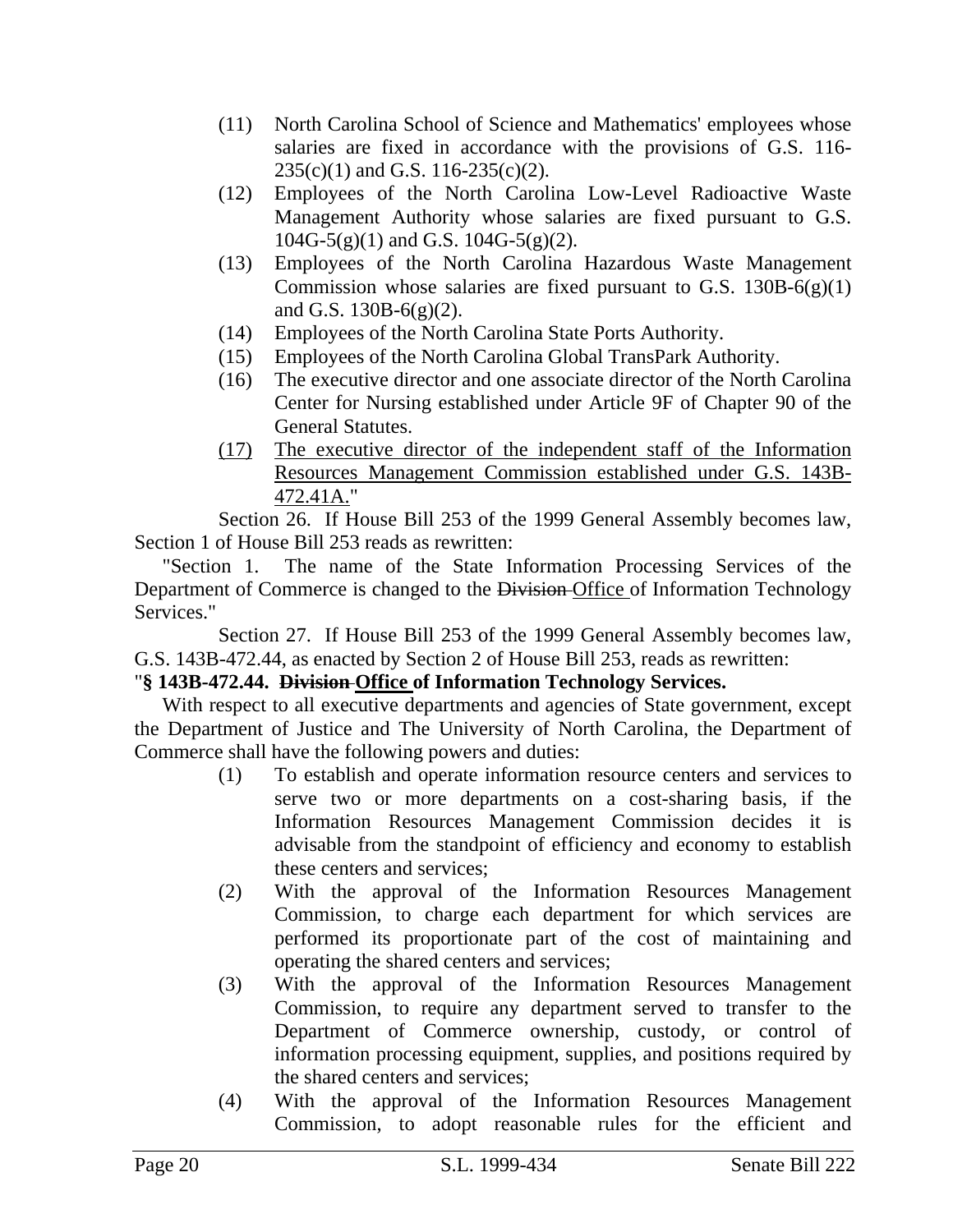economical management and operation of the shared centers, services, and the integrated State telecommunications network;

- (5) With the approval of the Information Resources Management Commission, to adopt plans, policies, procedures, and rules for the acquisition, management, and use of information technology resources in the departments affected by this subdivision to facilitate more efficient and economic use of information technology in these departments;
- (6) To develop and promote training programs to efficiently implement, use, and manage information technology resources; and
- (7) To provide cities, counties, and other local governmental units with access to Division Office of Information Technology Services information resource centers and services as authorized in this section for State agencies. Access shall be provided on the same cost basis that applies to State agencies.

The Department of Revenue is authorized to deviate from this subsection's requirements that departments or agencies consolidate information processing functions on equipment owned, controlled or under custody of the Division Office of Information Technology Services. All deviations from this subsection's requirements shall be reported in writing within 15 days by the Department of Revenue to the Information Resources Management Commission and shall be consistent with available funding. The Department of Revenue is authorized to adopt and shall adopt plans, policies, procedures, requirements and rules for the acquisition, management, and use of information processing equipment, information processing programs, data communications capabilities, and information systems personnel in the Department of Revenue. If the plans, policies, procedures, requirements, rules, or standards adopted by the Department of Revenue deviate from the policies, procedures, or guidelines adopted by the Division Office of Information Technology Services or the Information Resources Management Commission, those deviations shall be allowed and shall be reported in writing within 15 days by the Department of Revenue to the Information Resources Management Commission. The Department of Revenue and the Division Office of Information Technology Services shall develop data communications capabilities between the two computer centers utilizing the North Carolina Integrated Network, subject to a security review by the Secretary of Revenue.

The Department of Revenue shall prepare a plan to allow for substantial recovery and operation of major, critical computer applications. The plan shall include the names of the computer programs, databases, and data communications capabilities, identify the maximum amount of outage that can occur prior to the initiation of the plan and resumption of operation. The plan shall be consistent with commonly accepted practices for disaster recovery in the information processing industry. The plan shall be tested as soon as practical, but not later than six months, after the establishment of the Department of Revenue information processing capability.

No data of a confidential nature, as defined in the General Statutes or federal law, may be entered into or processed through any cost-sharing information resource center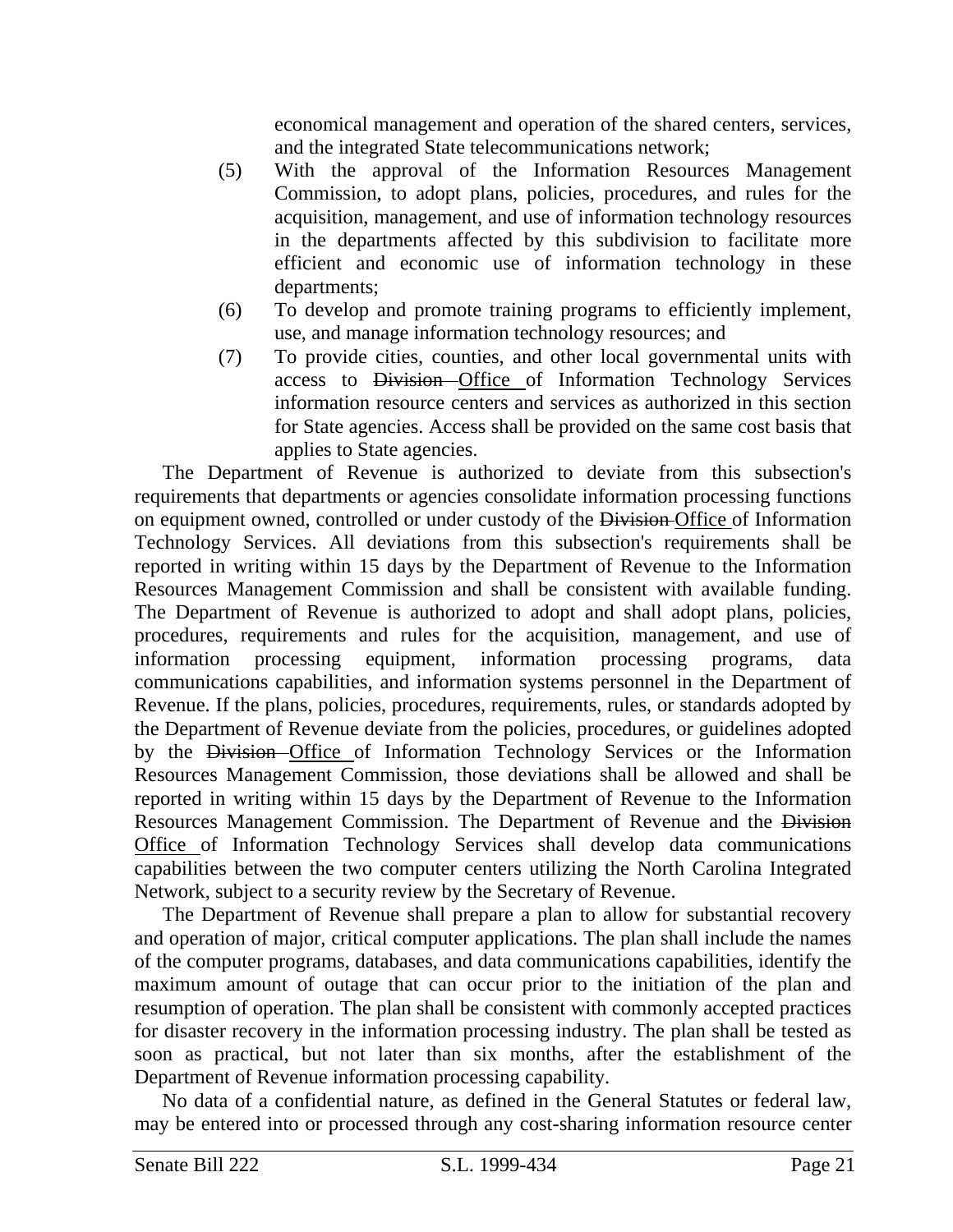or network established under this subdivision until safeguards for the data's security satisfactory to the department head and the Secretary of Commerce have been designed and installed and are fully operational. Nothing in this subsection may be construed to prescribe what programs to satisfy a department's objectives are to be undertaken, nor to remove from the control and administration of the departments the responsibility for program efforts, regardless whether these efforts are specifically required by statute or are administered under the general program authority and responsibility of the department. This subdivision does not affect the provisions of G.S. 147-64.6, 147-64.7, or 143B-472.42(1). Notwithstanding any other provision of law, the Department of Commerce shall provide information technology services on a cost-sharing basis to the General Assembly and its agencies as requested by the Legislative Services Commission."

Section 28. If House Bill 253 of the 1999 General Assembly becomes law, Section 3 of House Bill 253 is repealed.

Section 29. If House Bill 253 of the 1999 General Assembly becomes law, G.S. 143B-472.42(1), as enacted by Section 4 of House Bill 253, reads as rewritten:

- "(1) With respect to State agencies, exercise general coordinating authority for all telecommunications matters relating to the internal management and operations of these agencies. In discharging that responsibility the Secretary of Commerce may in cooperation with affected State agency heads, do such of the following things as the Secretary of Commerce deems necessary and advisable:
	- a. Provide for the establishment, management, and operation, through either State ownership or commercial leasing, of the following systems and services as they affect the internal management and operation of State agencies:
		- 1. Central telephone systems and telephone networks;
		- 2. Teleprocessing systems;
		- 3. Teletype and facsimile services;
		- 4. Satellite services;
		- 5. Closed-circuit TV systems;
		- 6. Two-way radio systems;
		- 7. Microwave systems;
		- 8. Related systems based on telecommunication technologies.
	- b. With the approval of the Information Technology Council, Information Resources Management Commission, coordinate the development of cost-sharing systems for respective user agencies for their proportionate parts of the cost of maintenance and operation of the systems and services listed in item "a." of this subdivision.
	- c. Assist in the development of coordinated telecommunications services or systems within and among all State agencies and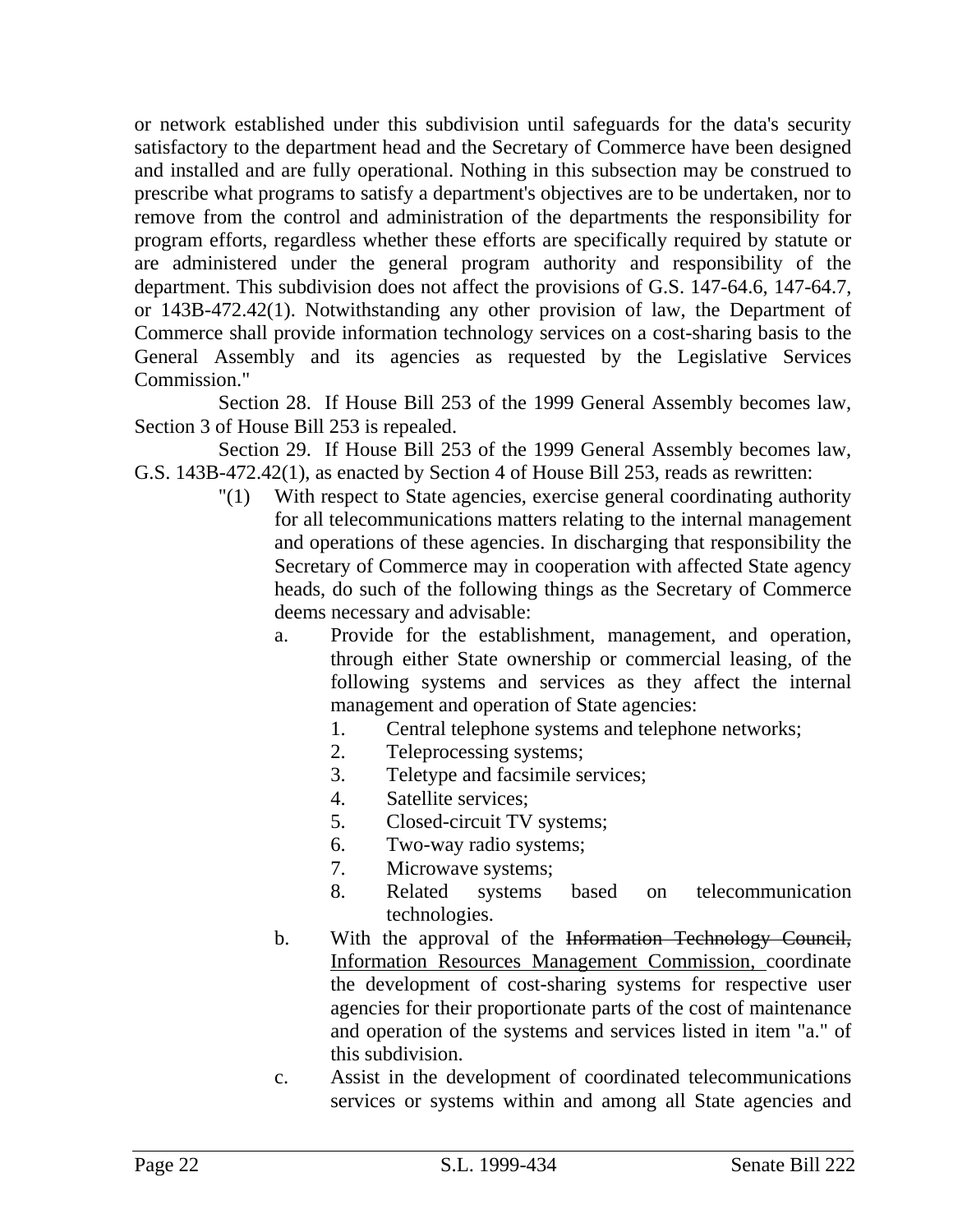recommend, where appropriate, cooperative utilization of telecommunication facilities by aggregating users.

- d. Perform traffic analysis and engineering for all telecommunications services and systems listed in item "a." of this subdivision.
- e. Pursuant to G.S. 143-49, establish telecommunications specifications and designs so as to promote and support compatibility of the systems within State agencies.
- f. Pursuant to G.S. 143-49 and G.S. 143-50, coordinate the review of requests by State agencies for the procurement of telecommunications systems or services.
- g. Pursuant to G.S. 143-341 and Chapter 146 of the General Statutes, coordinate the review of requests by State agencies for State government property acquisition, disposition, or construction for telecommunications systems requirements.
- h. Provide a periodic inventory of telecommunications costs, facilities, systems, and personnel within State agencies.
- i. Promote, coordinate, and assist in the design and engineering of emergency telecommunications systems, including but not limited to the 911 emergency telephone number program, Emergency Medical Services, and other emergency telecommunications services.
- j. Perform frequency coordination and management for State agencies and local governments, including all public safety radio service frequencies, in accordance with the rules and regulations of the Federal Communications Commission or any successor federal agency.
- k. Advise all State agencies on telecommunications management planning and related matters and provide through the State Personnel Training Center or the Division-Office of Information Technology Services training to users within State agencies in telecommunications technology and systems.
- l. Assist and coordinate the development of policies and longrange plans, consistent with the protection of citizens' rights to privacy and access to information, for the acquisition and use of telecommunications systems; and base such policies and plans on current information about State telecommunications activities in relation to the full range of emerging technologies.
- m. Work cooperatively with the North Carolina Agency for Public Telecommunications in furthering the purpose of this subdivision.

The provisions of this subdivision shall not apply to the Criminal Information Division of the Department of Justice or to the Judicial Information System in the Judicial Department."